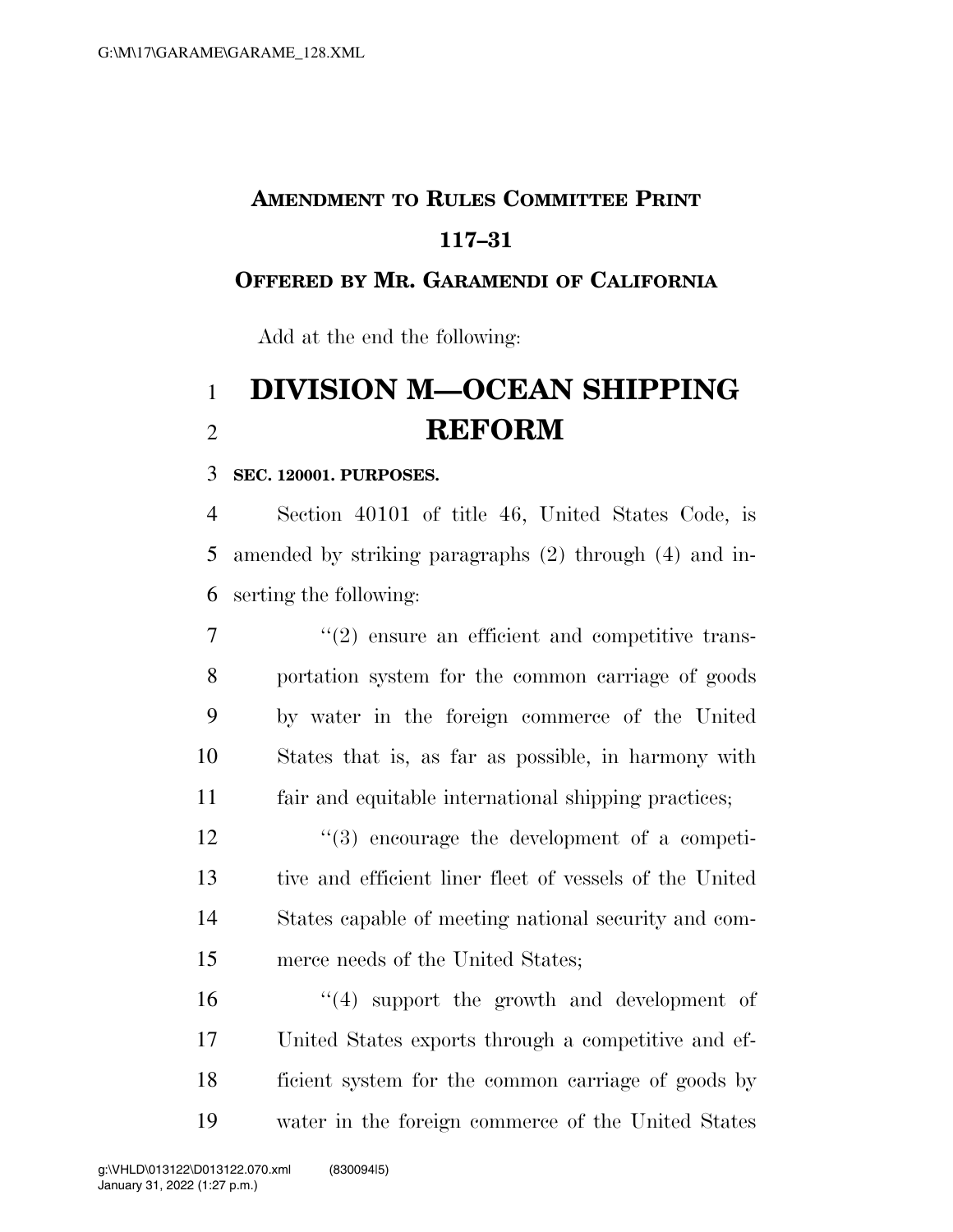| $\mathbf{1}$   | and by placing a greater reliance on the market-            |
|----------------|-------------------------------------------------------------|
| $\overline{2}$ | place; and                                                  |
| 3              | $(5)$ promote reciprocal trade in the common                |
| $\overline{4}$ | carriage of goods by water in the foreign commerce          |
| 5              | of the United States.".                                     |
| 6              | SEC. 120002. SERVICE CONTRACTS.                             |
| 7              | Section 40502 of title 46, United States Code, is           |
| 8              | amended—                                                    |
| 9              | $(1)$ in subsection $(e)$ —                                 |
| 10             | (A) in paragraph $(7)$ by striking "; and"                  |
| 11             | and inserting a semicolon;                                  |
| 12             | $(B)$ in paragraph $(8)$ by striking the period             |
| 13             | and inserting "; and"; and                                  |
| 14             | (C) by adding at the end the following:                     |
| 15             | $\lq(9)$ any other essential terms or minimum con-          |
| 16             | tract requirements that the Federal Maritime Com-           |
| 17             | mission determines necessary or appropriate."; and          |
| 18             | $(2)$ by adding at the end the following:                   |
| 19             | "(g) SERVICE CONTRACT REQUIREMENT.—With re-                 |
| 20             | spect to service contracts entered into under this section, |
| 21             | a common carrier shall establish, observe, and enforce just |
| 22             | and reasonable regulations and practices relating to essen- |
| 23             | tial terms and minimum contract requirements the Com-       |
| 24             | mission determines are necessary or appropriate under       |
| 25             | subsection $(c)(9)$ .".                                     |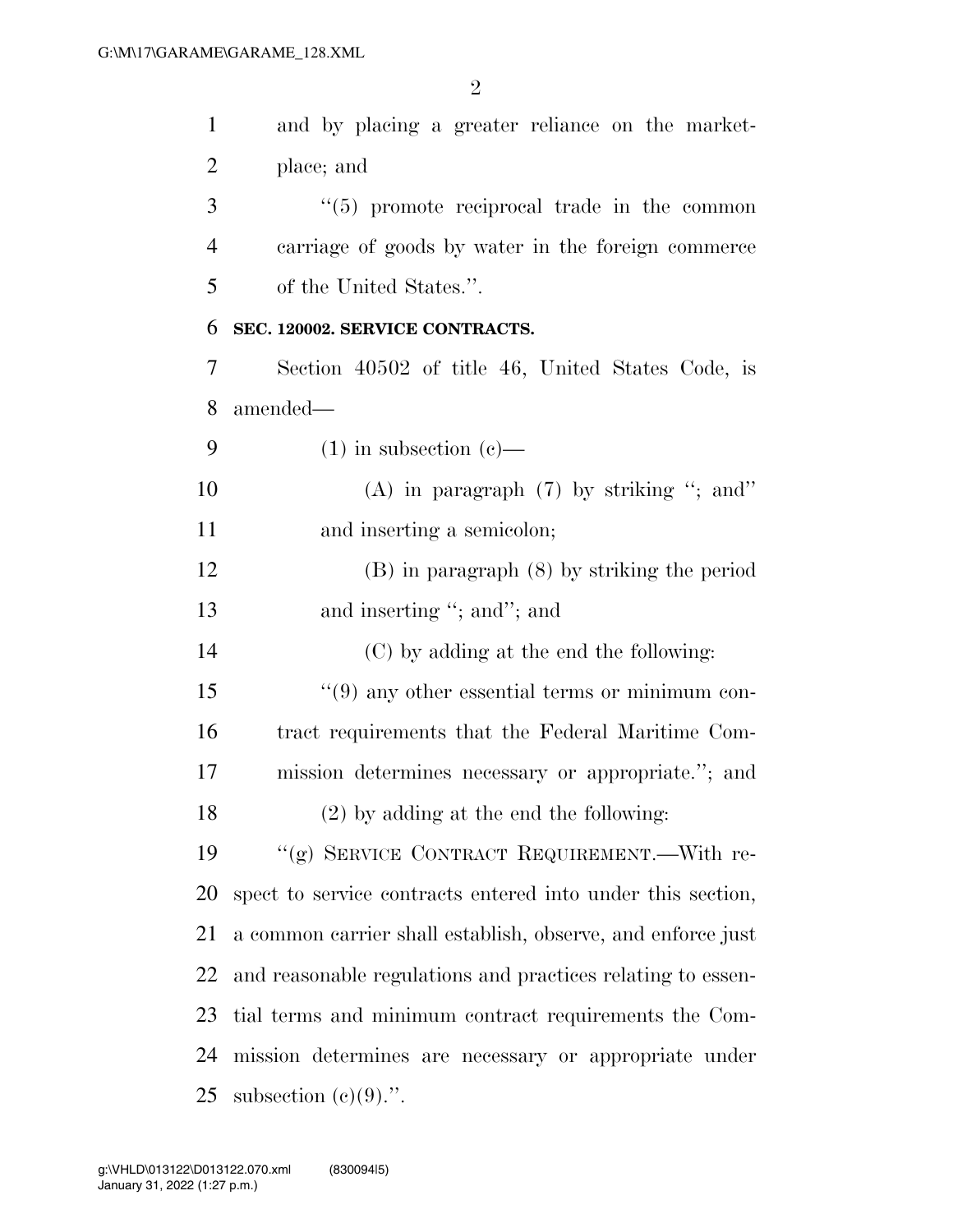#### **SEC. 120003. SHIPPING EXCHANGE REGISTRY.**

 (a) IN GENERAL.—Chapter 405 of title 46, United States Code, is amended by adding at the end the fol-lowing:

#### **''§ 40504. Shipping exchange registry**

 ''(a) IN GENERAL.—No person may operate a ship- ping exchange involving ocean transportation in the for- eign commerce of the United States unless the shipping exchange is registered as a national shipping exchange under the terms and conditions provided in this section and the regulations issued pursuant to this section.

 ''(b) REGISTRATION.—A person shall register a ship- ping exchange by filing with the Federal Maritime Com- mission an application for registration in such form as the Commission, by rule, may prescribe containing the rules of the exchange and such other information and docu- ments as the Commission, by rule, may prescribe as nec-essary or appropriate in the public interest.

 ''(c) EXEMPTION.—The Commission may exempt, conditionally or unconditionally, a shipping exchange from registration and licensing under this section if the Com- mission finds that the shipping exchange is subject to com- parable, comprehensive supervision and regulation by the appropriate governmental authorities in the home country of the shipping exchange.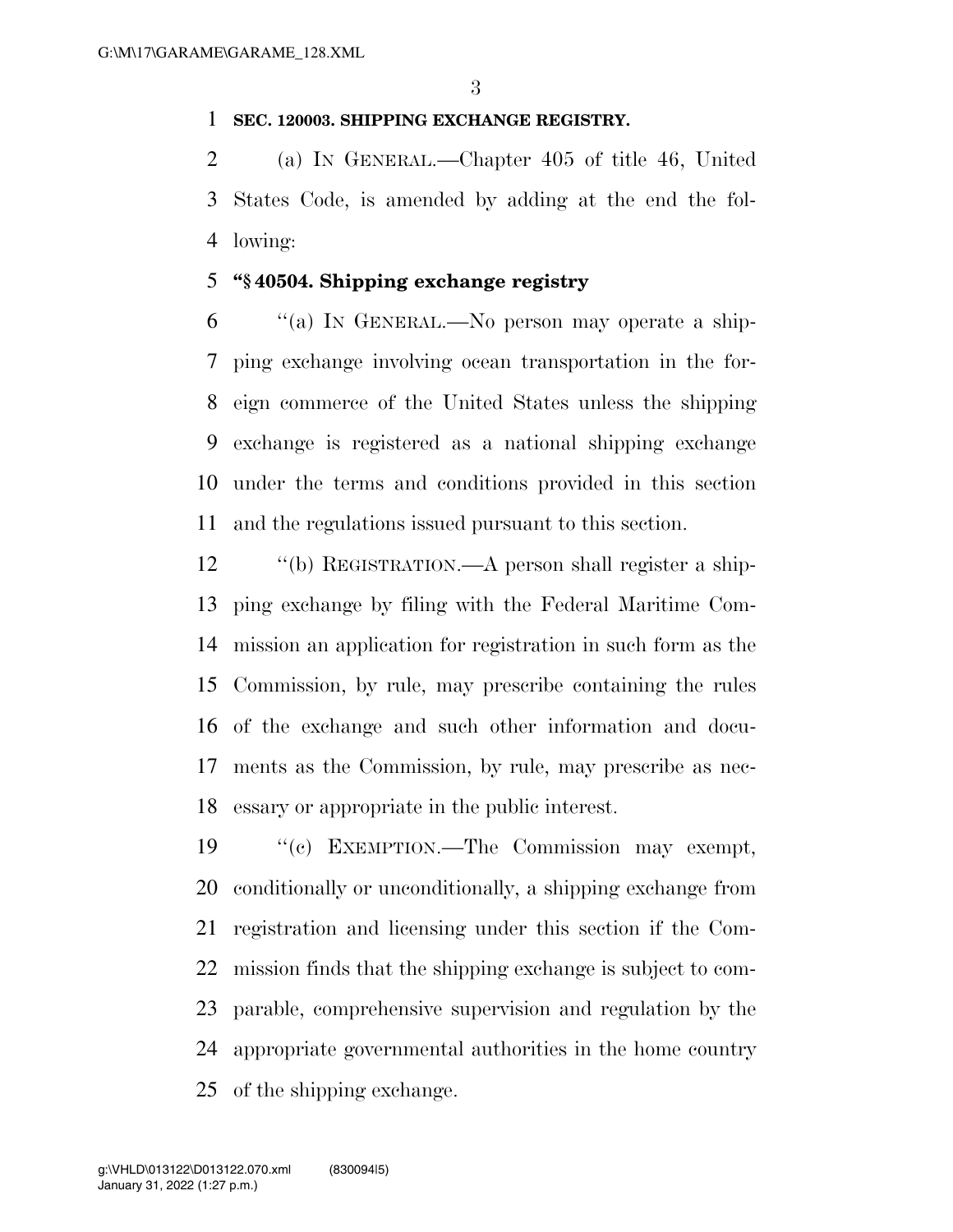1 "(d) REGULATIONS.—In issuing regulations pursu- ant to subsection (a), the Commission shall set standards necessary to carry out subtitle IV for registered national shipping exchanges, including the minimum requirements for service contracts established under section 40502, and issue licenses for registered national shipping exchanges. ''(e) DEFINITION.—In this subsection, the term 'ship- ping exchange' means a platform, digital, over-the-counter or otherwise, which connects shippers with common car- riers (both vessel-operating and non-vessel-operating) for the purpose of entering into underlying agreements or con- tracts for the transport of cargo, by vessel or other modes of transportation.''.

 (b) APPLICABILITY.—The registration requirement under section 40504 of title 46, United States Code (as added by this section), shall take effect on the date on which the Federal Maritime Commission issues regula-tions required under subsection (d) of such section.

 (c) CLERICAL AMENDMENT.—The analysis for chap- ter 405 of title 46, United States Code, is amended by adding at the end the following:

''40504. Shipping exchange registry.''.

#### **SEC. 120004. DATA COLLECTION.**

 (a) IN GENERAL.—Chapter 411 of title 46, United States Code, is amended by adding at the end the fol-lowing: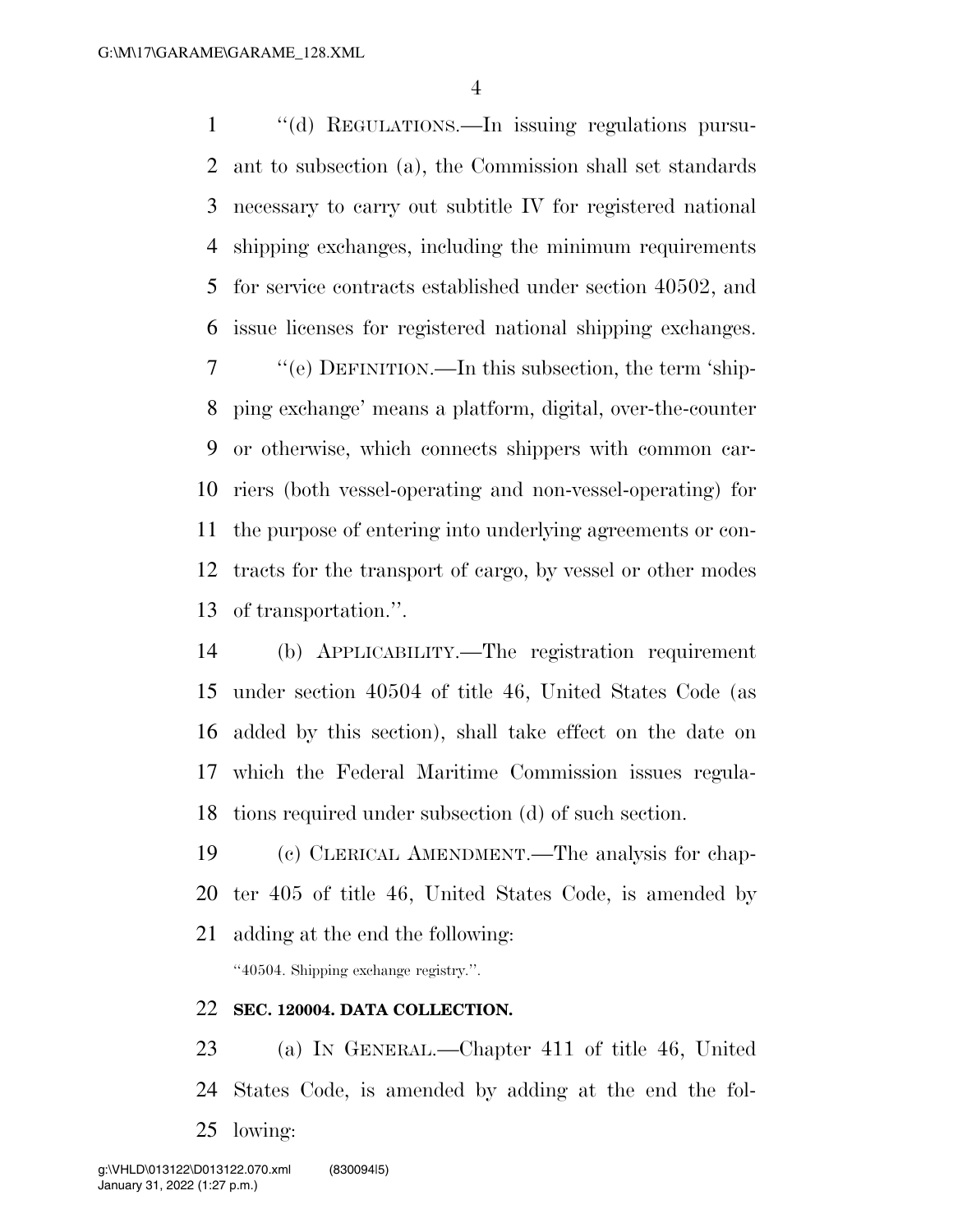#### **''§ 41110. Data collection**

 $\gamma$  (a) In GENERAL.—Common carriers covered under this chapter shall submit to the Federal Maritime Com- mission a calendar quarterly report that describes the total import and export tonnage and the total loaded and empty 20-foot equivalent units per vessel (making port in the United States, including any territory or possession of the United States) operated by such common carrier. 9 "(b) PROHIBITION ON DUPLICATION.—Data required to be reported under subsection (a) may not duplicate in-formation—

12 ''(1) submitted to the Corps of Engineers pur- suant to section 11 of the Act entitled 'An Act au- thorizing the construction, repair, and preservation of certain public works on rivers and harbors, and for other purposes', approved September 22, 1922 (33 U.S.C. 555), by an ocean common carrier acting as a vessel operator; or

 ''(2) submitted pursuant to section 481 of the Tariff Act of 1930 (19 U.S.C. 1481) to U.S. Cus- toms and Border Protection by merchandise import-ers.''.

 (b) CLERICAL AMENDMENT.—The analysis for chap- ter 411 of title 46, United States Code, is amended by adding at the end the following:

''41110. Data collection.''.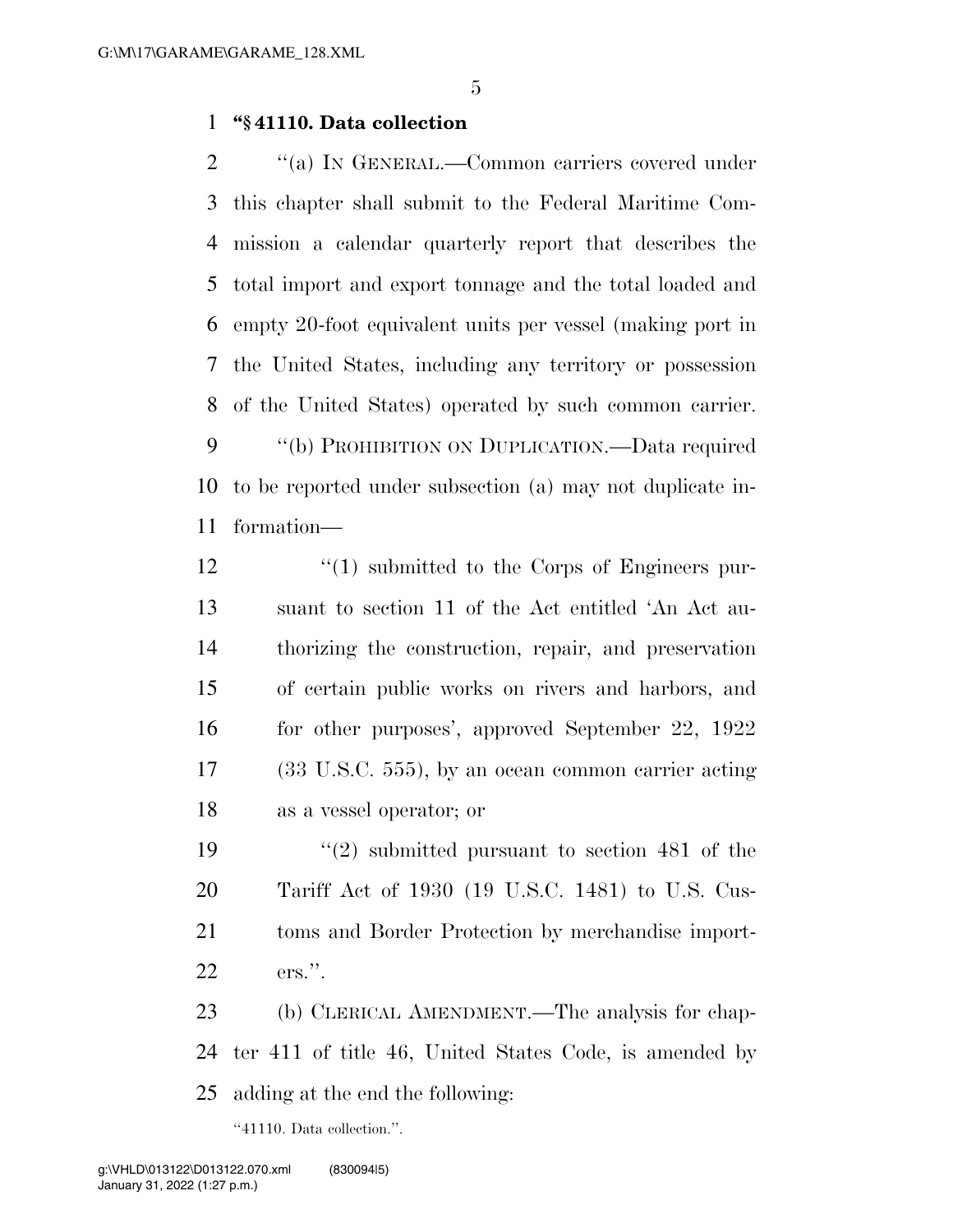#### **SEC. 120005. NATIONAL SHIPPER ADVISORY COMMITTEE.**

 (a) NATIONAL SHIPPER ADVISORY COMMITTEE.— 3 Section  $42502(c)(3)$  of title 46, United States Code, is amended by inserting '', including customs brokers or freight forwarders'' after ''ocean common carriers'' each place such term occurs.

 (b) ANALYSIS.—The analysis for chapter 425 of title 46, United States Code, is amended by inserting before the item relating to section 42501 the following: "Sec.".

#### **SEC. 120006. ANNUAL REPORT AND PUBLIC DISCLOSURES.**

 (a) REPORT ON FOREIGN LAWS AND PRACTICES.— Section 46106(b) of title 46, United States Code, is amended—

 (1) in paragraph (5) by striking ''and'' at the end;

- 16  $(2)$  in paragraph  $(6)$ —
- (A) by striking ''under this part'' and in-18 serting "under chapter 403"; and
- (B) by striking the period and inserting a semicolon; and
- (3) by adding at the end the following:
- 22  $\frac{1}{2}$  (7) an identification of any anticompetitive or nonreciprocal trade practices by ocean common car-riers;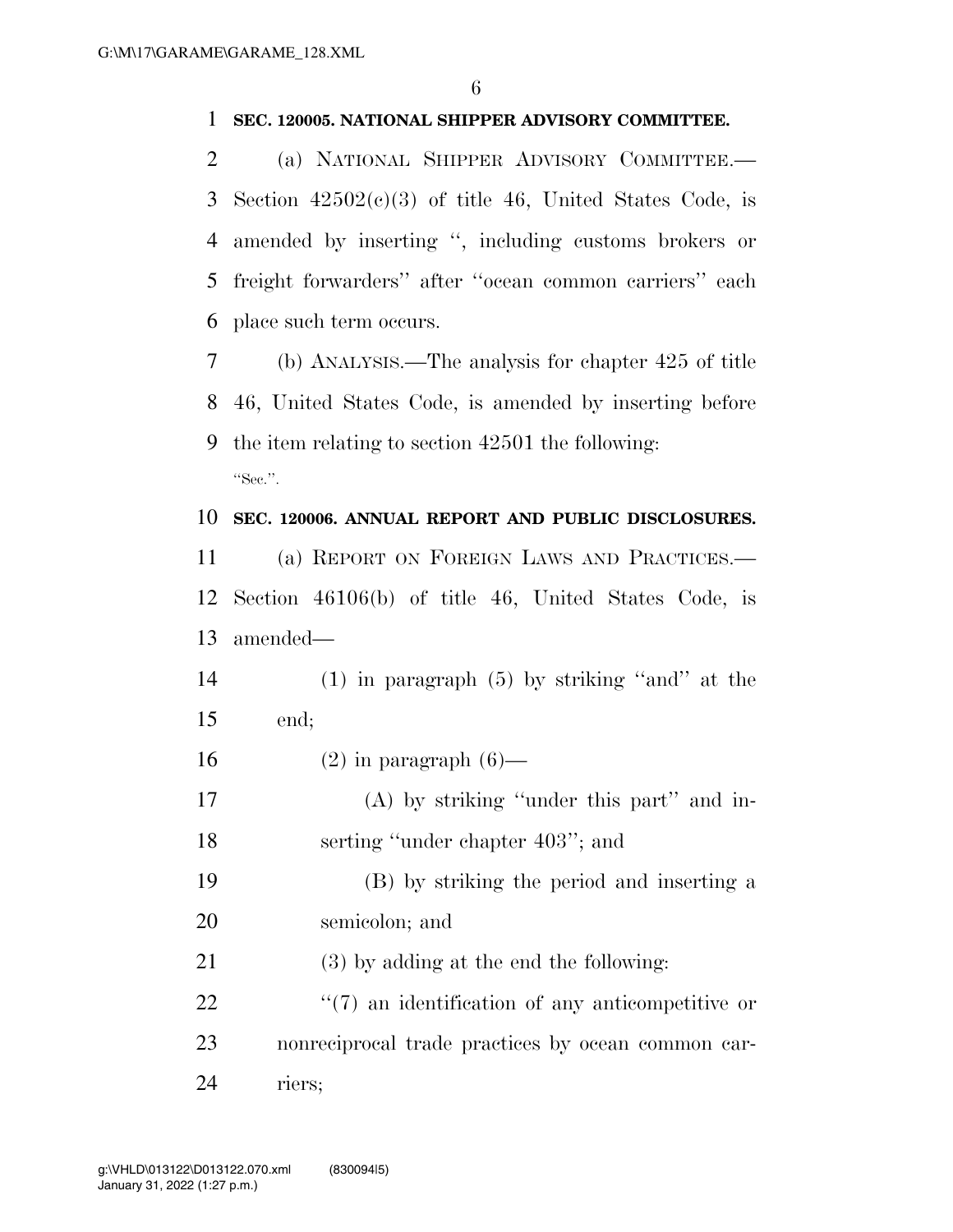| $\mathbf{1}$   | $\cdot\cdot$ (8) an analysis of any trade imbalance result- |
|----------------|-------------------------------------------------------------|
| $\overline{2}$ | ing from the business practices of ocean common             |
| 3              | carriers, including an analysis of the data collected       |
| $\overline{4}$ | under section 41110; and                                    |
| 5              | $(9)$ an identification of any otherwise con-               |
| 6              | cerning practices by ocean common carriers, particu-        |
| 7              | larly such carriers that are—                               |
| $8\,$          | "(A) State-owned or State-controlled enter-                 |
| 9              | prises; or                                                  |
| 10             | $\lq\lq (B)$ owned or controlled by, is a sub-              |
| 11             | sidiary of, or is otherwise related legally or fi-          |
| 12             | nancially (other than a minority relationship or            |
| 13             | investment) to a corporation based in a coun-               |
| 14             | $try-$                                                      |
| 15             | "(i) identified as a nonmarket econ-                        |
| 16             | omy country (as defined in section $771(18)$ )              |
| 17             | of the Tariff Act of $($ U.S.C. 1677 $(18)$ $)$ as          |
| 18             | of the date of enactment of this paragraph;                 |
| 19             | "(ii) identified by the United States                       |
| 20             | Trade Representative in the most recent                     |
| 21             | report required by section 182 of the                       |
| 22             | Trade Act of 1974 (19 U.S.C. 2242) as a                     |
| 23             | priority foreign country under subsection                   |
| 24             | $(a)(2)$ of that section; or                                |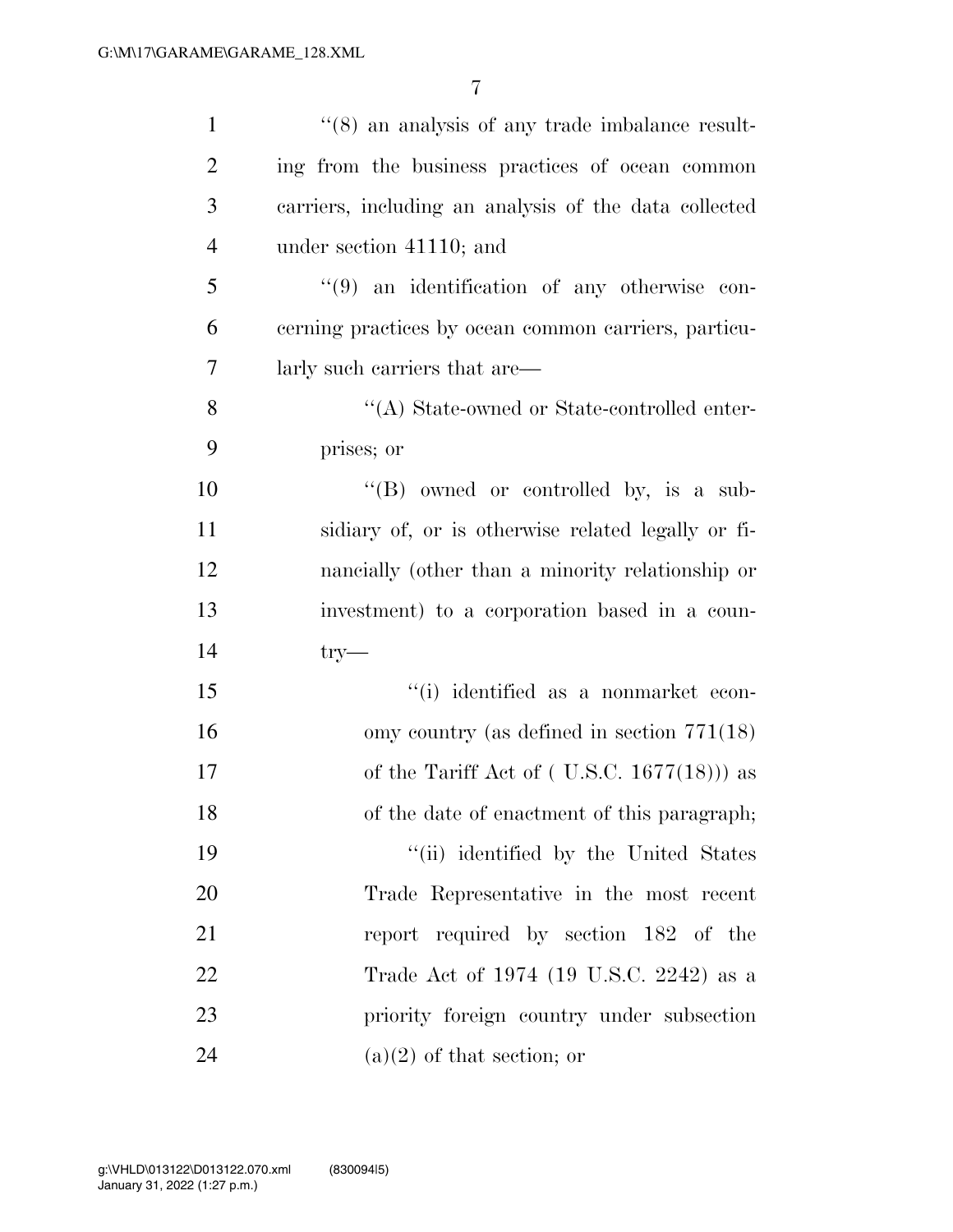| $\mathbf{1}$   | "(iii) subject to monitoring by the                          |
|----------------|--------------------------------------------------------------|
| $\overline{2}$ | Trade Representative under section 306 of                    |
| 3              | the Trade Act of 1974 (19 U.S.C. 2416).".                    |
| $\overline{4}$ | (b) PUBLIC DISCLOSURE.—                                      |
| 5              | (1) IN GENERAL.—Section $46106$ of title 46,                 |
| 6              | United States Code, is amended by adding at the              |
| 7              | end the following:                                           |
| 8              | "(d) PUBLIC DISCLOSURES.—The Federal Maritime                |
| 9              | Commission shall publish, and annually update, on the        |
| 10             | website of the Commission—                                   |
| 11             | $\lq(1)$ all findings by the Commission of false             |
| 12             | certifications by common carriers or marine terminal         |
| 13             | operators under section $41104(a)(15)$ of this title;        |
| 14             | and                                                          |
| 15             | $\lq(2)$ all penalties imposed or assessed against           |
| 16             | common carriers or marine terminal operators, as             |
| 17             | applicable, under sections $41107$ , $41108$ , and $41109$ , |
| 18             | listed by each common carrier or marine terminal             |
| 19             | operator.".                                                  |
| 20             | (2) CONFORMING AND CLERICAL AMEND-                           |
| 21             | MENTS.-                                                      |
| 22             | CONFORMING AMENDMENT.—The<br>(A)                             |
| 23             | heading for section 46106 of title 46, United                |
| 24             | States Code, is amended by inserting "and                    |
| 25             | public disclosure" after "report".                           |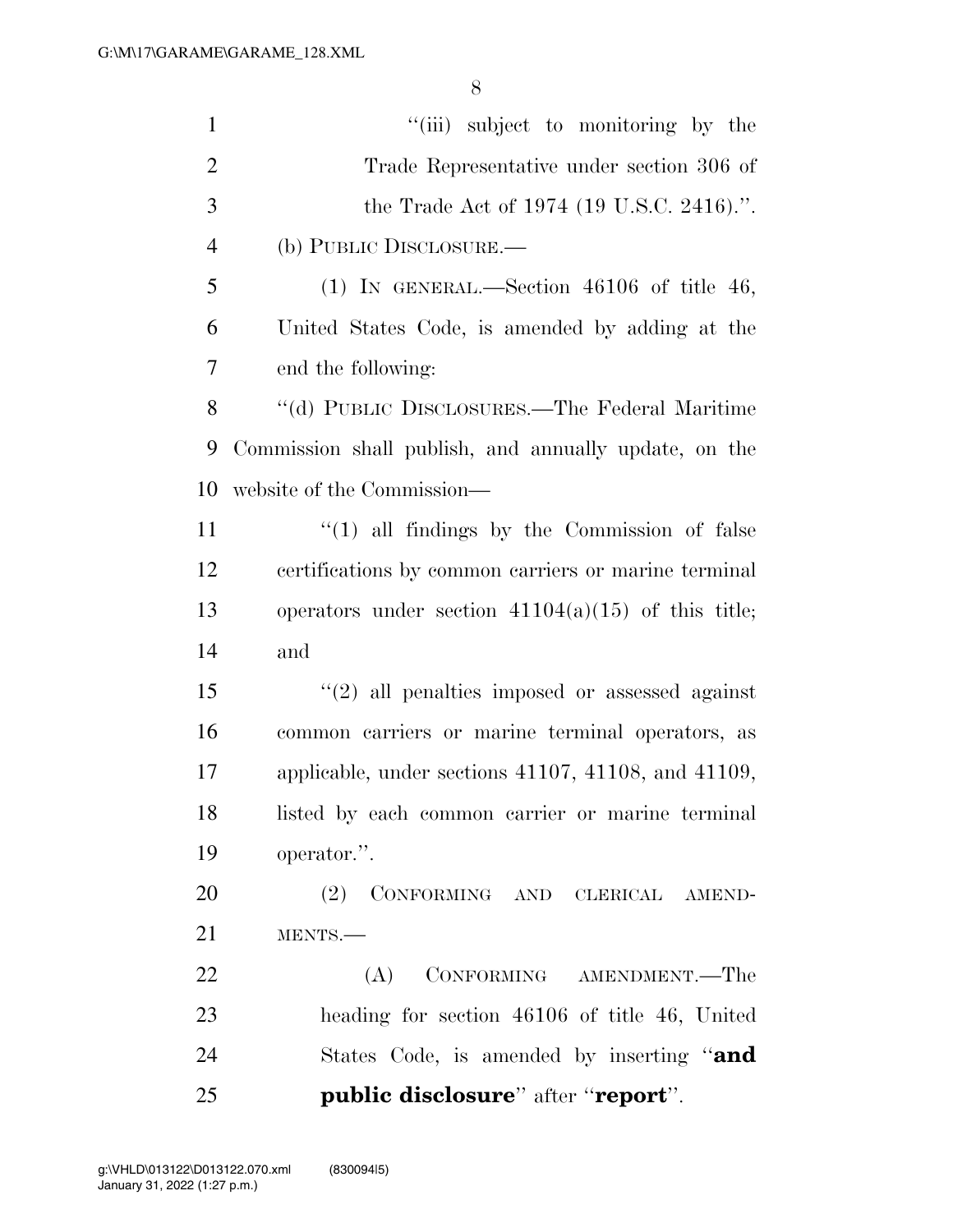(B) CLERICAL AMENDMENT.—The analysis for chapter 461 of title 46, United States Code, is amended by striking the item related to sec-tion 46106 and inserting the following:

''46106. Annual report and public disclosure.''.

#### **SEC. 120007. GENERAL PROHIBITIONS.**

 Section 41102 of title 46, United States Code, is amended by adding by adding at the end the following: 8 "(d) PROHIBITION ON RETALIATION.—A common carrier, marine terminal operator, or ocean transportation intermediary, either alone or in conjunction with any other person, directly or indirectly, may not retaliate against a shipper, a shipper's agent, or a motor carrier by refusing, or threatening to refuse, cargo space accommodations when available, or resort to other unfair or unjustly dis- criminatory methods because the shipper has patronized another carrier, has filed a complaint, or for any other reason.

 ''(e) CERTIFICATION.—A common carrier or marine terminal operator shall not charge any other person de- murrage or detention charges under a tariff, marine ter- minal schedule, service contract, or any other contractual obligation unless accompanied by an accurate certification that such charges comply with all rules and regulations concerning demurrage or detention issued by the Commis-sion. The certification requirement only applies to the en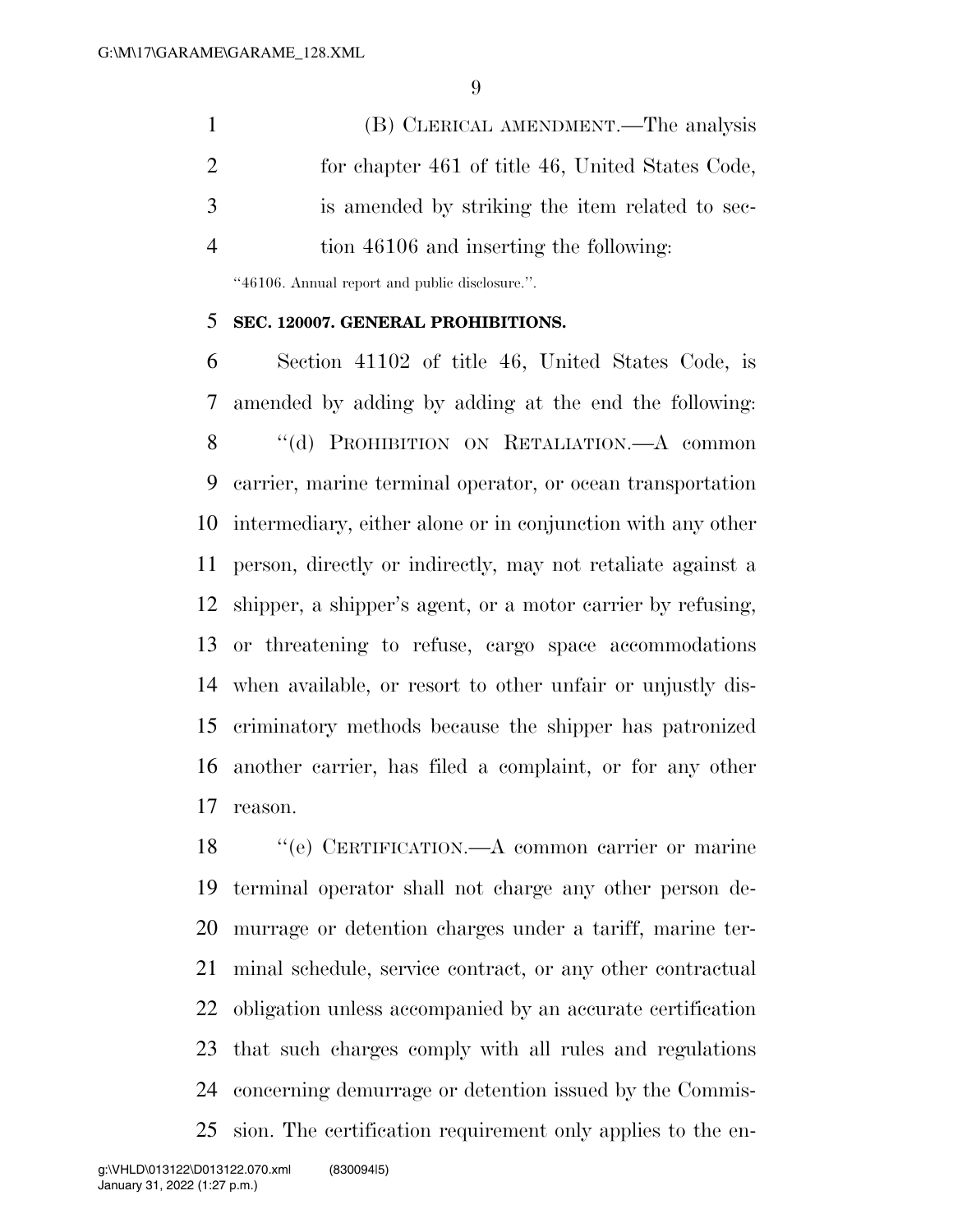tity that establishes the charge, and a common carrier or marine terminal operator that collects a charge on behalf of another common carrier or marine terminal operator is not responsible for providing the certification, except that an invoice from a common carrier or marine terminal operator collecting a charge on behalf of another must in- clude a certification from the party that established the charge.''.

## **SEC. 120008. PROHIBITION ON UNREASONABLY DECLINING CARGO.**

 (a) UNREASONABLY DECLINING CARGO.—Section 41104 of title 46, United States Code, is amended in sub-section (a)—

 (1) by striking paragraph (3) and inserting the following:

 ''(3) engage in practices that unreasonably re- duce shipper accessibility to equipment necessary for 18 the loading or unloading of cargo;";

19 (2) in paragraph  $(12)$  by striking "; or" and in-serting a semicolon;

 (3) in paragraph (13) by striking the period and inserting a semicolon; and

(4) by adding at the end the following:

24 ''(14) fail to furnish or cause a contractor to fail to furnish containers or other facilities and in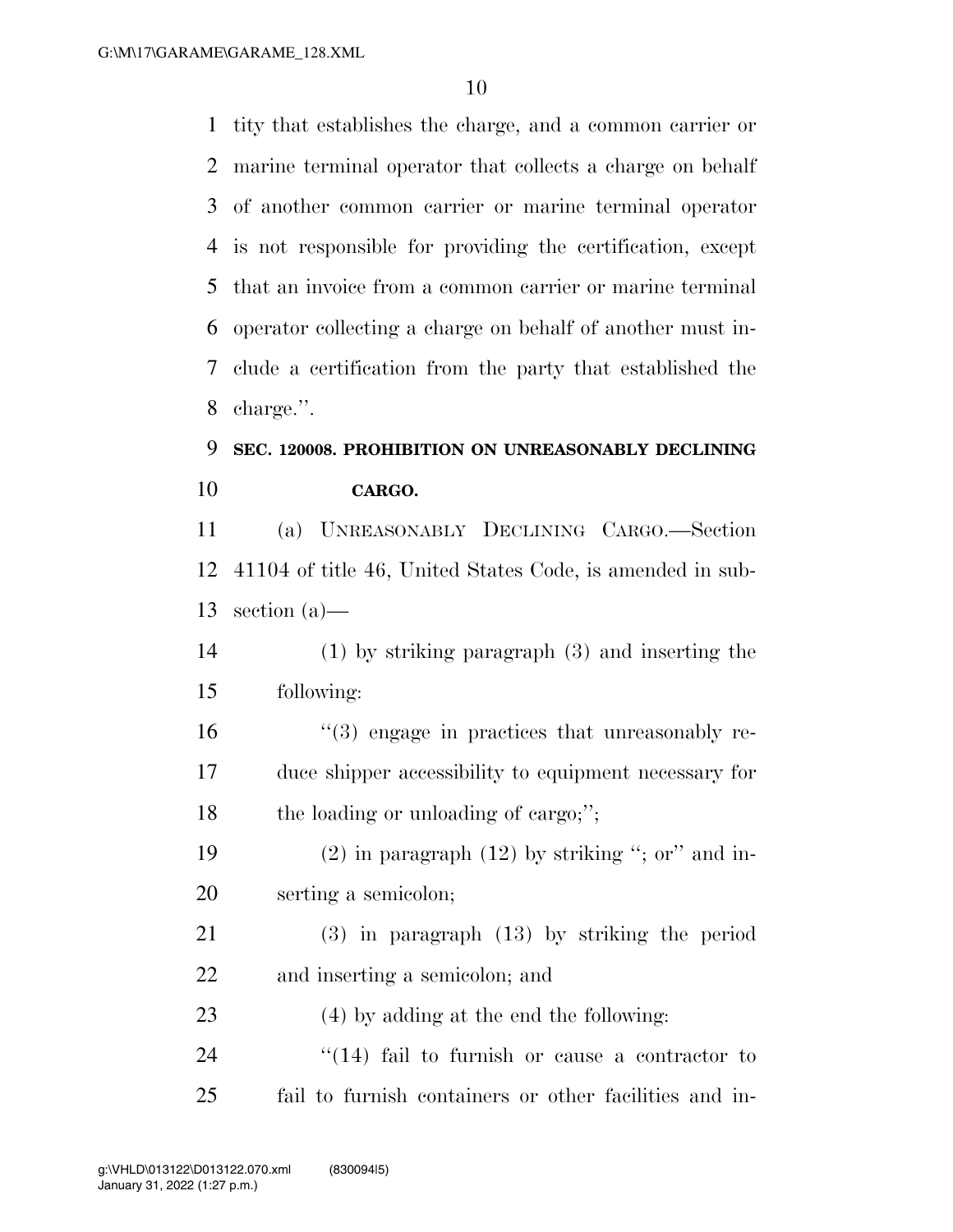strumentalities needed to perform transportation services, including allocation of vessel space accom- modations, in consideration of reasonably foreseeable import and export demands; or

 ''(15) unreasonably decline export cargo book- ings if such cargo can be loaded safely and timely, as determined by the Commandant of the Coast Guard, and carried on a vessel scheduled for the im-mediate destination of such cargo.''.

 (b) RULEMAKING ON UNREASONABLY DECLINING CARGO.—

12 (1) IN GENERAL.—Not later than 90 days after the date of enactment of this Act, the Commission shall initiate a rulemaking proceeding to define the term ''unreasonably decline'' for the purposes of 16 subsection (a)(15) of section 41104 of title 46, United States Code (as added by subsection (a)).

 (2) CONTENTS.—The rulemaking under para- graph (1) shall address the unreasonableness of ocean common carriers prioritizing the shipment of empty containers while excluding, limiting, or other- wise reducing the shipment of full, loaded containers when such containers are readily available to be shipped and the appurtenant vessel has the weight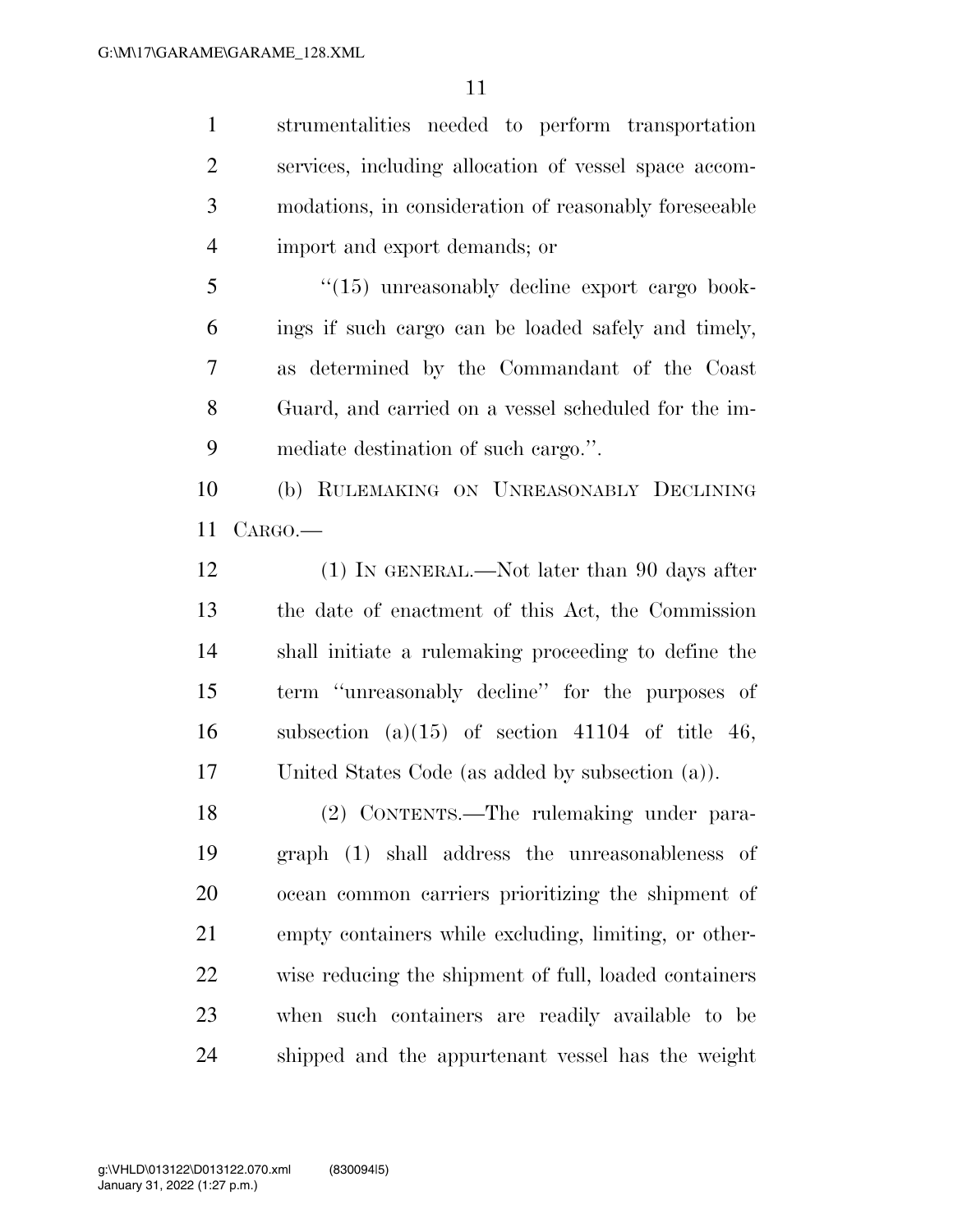and space capacity available to carry such containers

if loaded in a safe and timely manner.

#### **SEC. 120009. DETENTION AND DEMURRAGE.**

 (a) IN GENERAL.—Section 41104 of title 46, United States Code, is further amended by adding at the end the following:

 ''(d) CERTIFICATION.—Failure of a common carrier to include a certification under section 41102(e) alongside any demurrage or detention charge shall eliminate any ob-ligation of the charged party to pay the applicable charge.

11 "(e) DEMURRAGE AND DETENTION PRACTICES AND CHARGES.—Notwithstanding any other provision of law and not later than 30 days of the date of enactment of this subsection, a common carrier or marine terminal op-erator, shall—

 ''(1) act in a manner consistent with any rules or regulations concerning demurrage or detention issued by the Commission;

 $\frac{1}{2}$  maintain all records supporting the assess- ment of any demurrage or detention charges for a period of 5 years and provide such records to the invoiced party or to the Commission on request; and  $\frac{1}{23}$  ''(3) bear the burden of establishing the reason- ableness of any demurrage or detention charges which are the subject of any complaint proceeding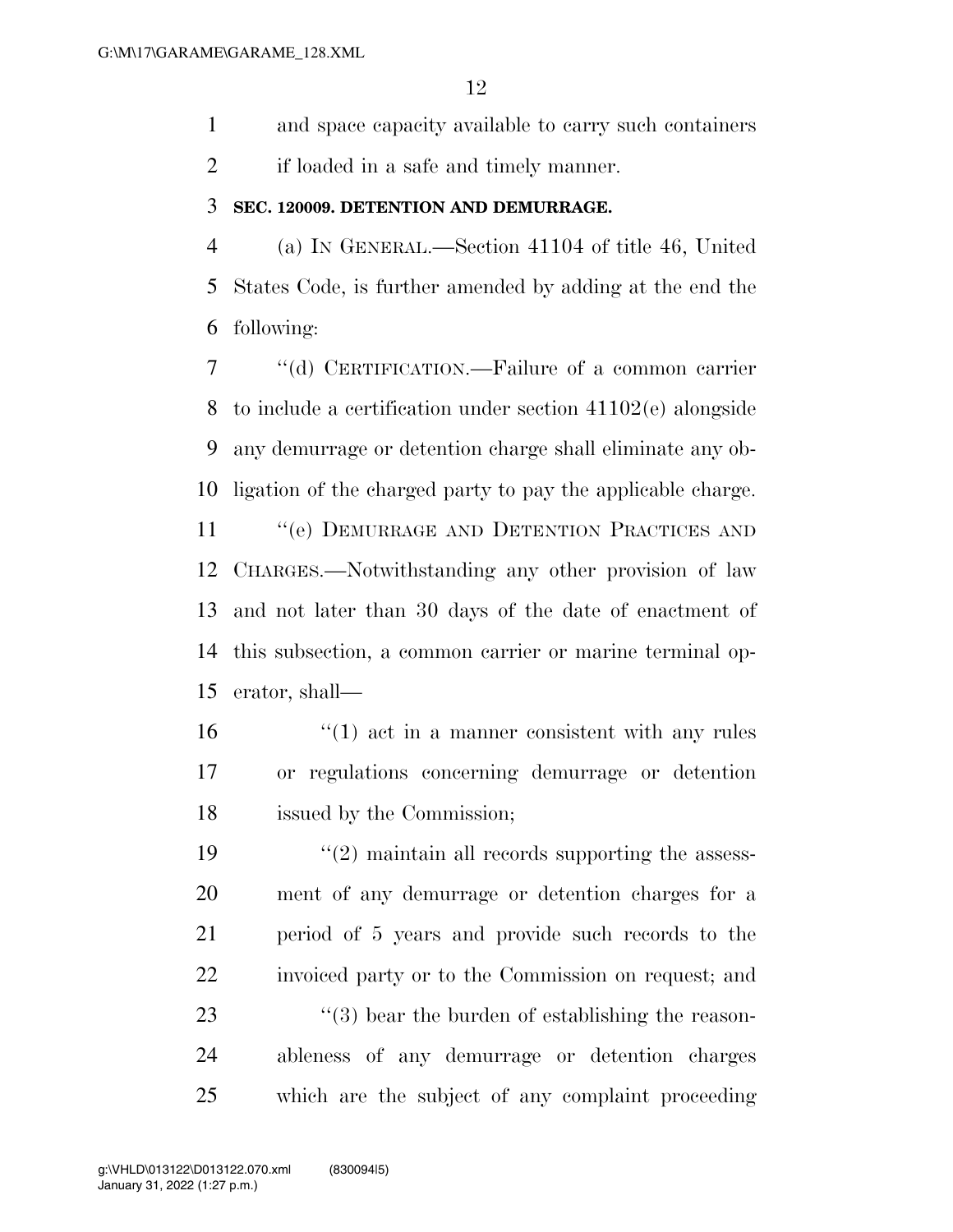challenging a common carrier or marine terminal op- erator demurrage or detention charges as unjust and unreasonable.

 ''(f) PENALTIES FOR FALSE OR INACCURATE CER- TIFIED DEMURRAGE OR DETENTION CHARGES.—In the event of a finding that the certification under section 41102(e) was inaccurate, or false after submission under section 41301, penalties under section 41107 shall be ap- plied if the Commission determines, in a separate enforce- ment proceeding, such certification was inaccurate or false.''.

 (b) RULEMAKING ON DETENTION AND DEMUR-RAGE.—

 (1) IN GENERAL.—Not later than 120 days after the date of enactment of this Act, the Federal Maritime Commission shall initiate a rulemaking proceeding to establish rules prohibiting common carriers and marine terminal operators from adopt- ing and applying unjust and unreasonable demur-rage and detention rules and practices.

 (2) CONTENTS.—The rulemaking under para- graph (1) shall address the issues identified in the final rule published on May 18, 2020, titled ''Inter-pretive Rule on Demurrage and Detention Under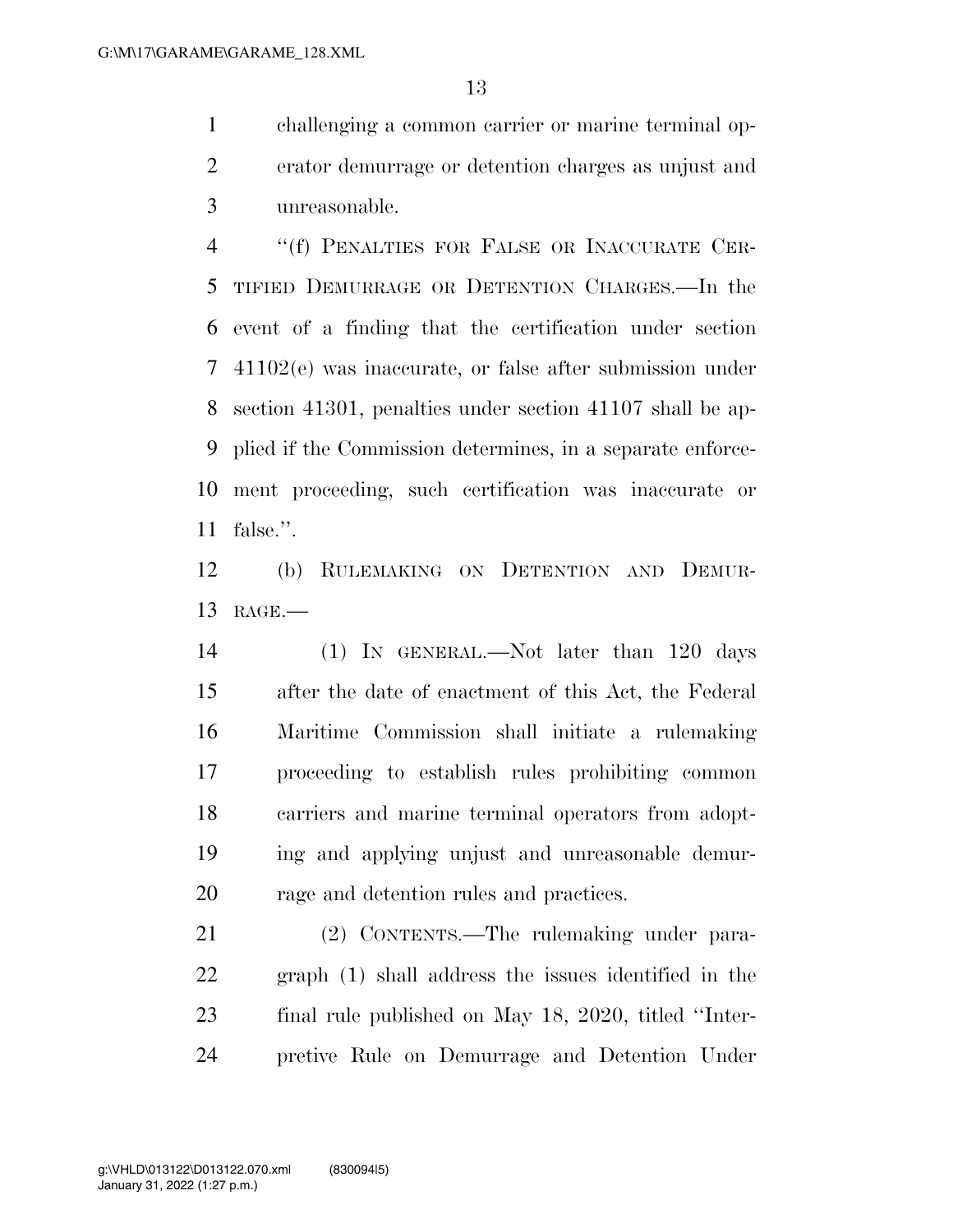the Shipping Act'' (85 Fed. Reg. 29638), including the following:

 (A) Establishing clear and uniform defini- tions for demurrage, detention, cargo avail- ability for retrieval and associated free time, and other terminology used in the rule. The definition for cargo availability for retrieval shall account for government inspections.

 (B) Establishing that demurrage and de- tention rules are not independent revenue sources but incentivize efficiencies in the ocean transportation network, including the retrieval of cargo and return of equipment.

 (C) Prohibiting the consumption of free time or collection of demurrage and detention charges when obstacles to the cargo retrieval or return of equipment are within the scope of re- sponsibility of the carrier or their agent and be- yond the control of the invoiced or contracting party.

 (D) Prohibiting the commencement or con- tinuation of free time unless cargo is available for retrieval and timely notice of cargo avail-ability has been provided.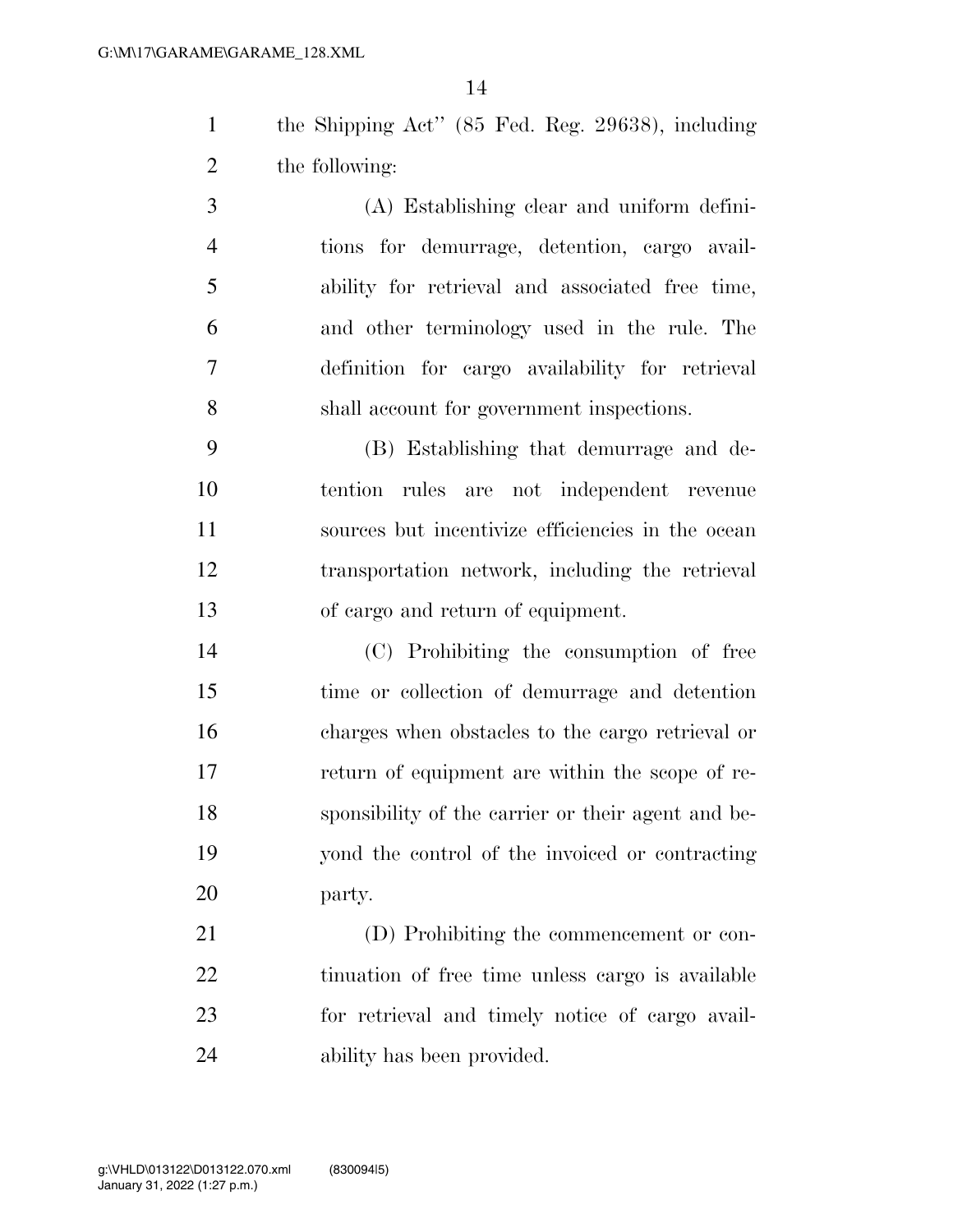| $\mathbf{1}$   | (E) Prohibiting the consumption of free            |
|----------------|----------------------------------------------------|
| $\overline{2}$ | time or collection of demurrage charges when       |
| 3              | marine terminal appointments are not available     |
| $\overline{4}$ | during the free time period.                       |
| 5              | (F) Prohibiting the consumption of free            |
| 6              | time or collection of detention charges on con-    |
| 7              | tainers when the marine terminal required for      |
| 8              | return is not open or available.                   |
| 9              | (G) Requiring common carriers to provide           |
| 10             | timely notice of-                                  |
| 11             | (i) cargo availability after vessel dis-           |
| 12             | charge;                                            |
| 13             | (ii) container return locations; and               |
| 14             | (iii) advance notice for container early           |
| 15             | return dates.                                      |
| 16             | (H) Establishing minimum billing require-          |
| 17             | ments, including timeliness and supporting in-     |
| 18             | formation that shall be included in or with in-    |
| 19             | voices for demurrage and detention charges         |
| 20             | that will allow the invoiced party to validate the |
| 21             | charges.                                           |
| 22             | (I) Requiring common carriers and marine           |
| 23             | terminal operators to establish reasonable dis-    |
| 24             | pute resolution policies and practices.            |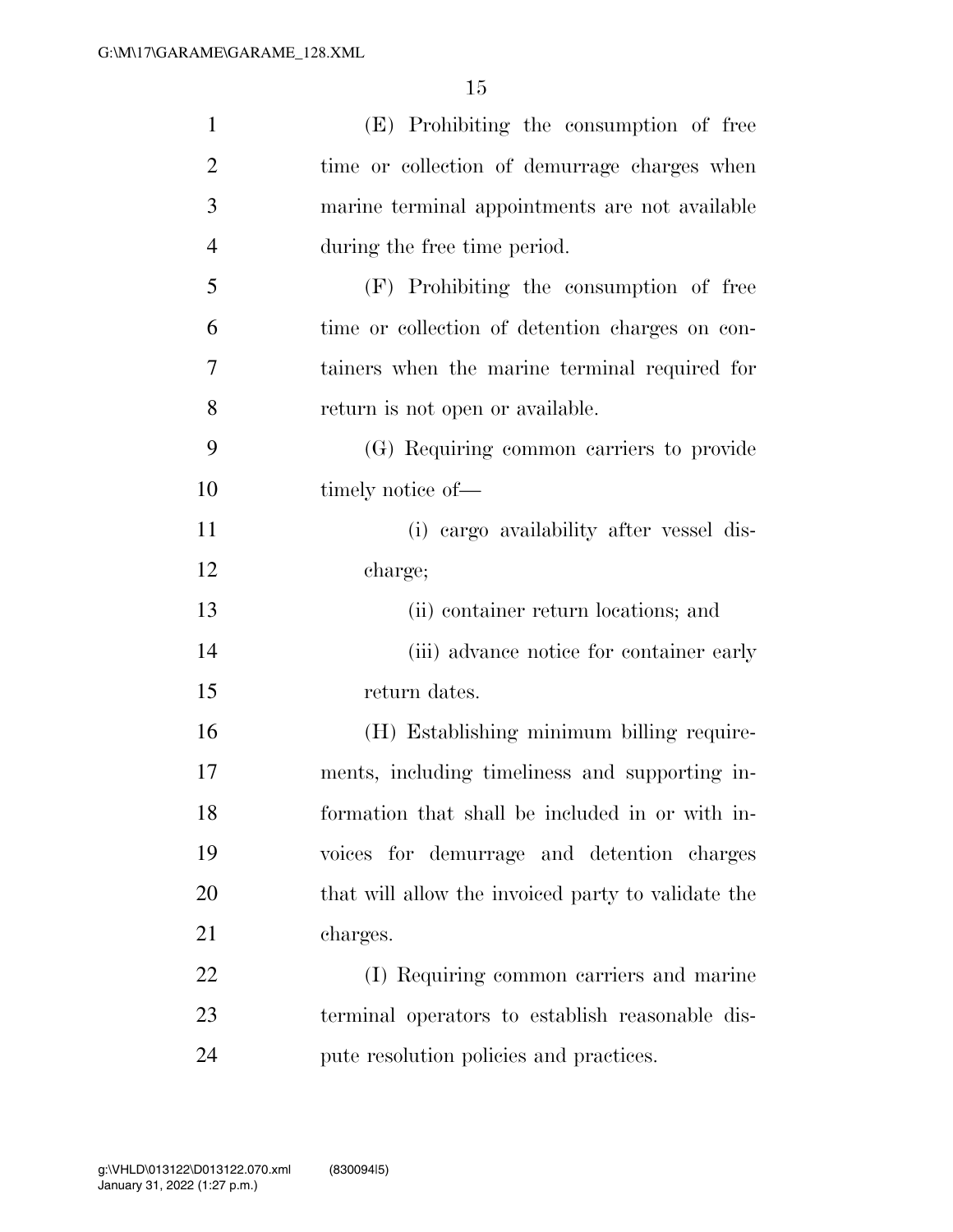(J) Establishing the responsibilities of shippers, receivers, and draymen with respect to cargo retrieval and equipment return.

 (K) Clarifying rules for the invoicing of parties other than the shipper for any demur- rage, detention, or other similar per container charges, including determining whether such parties should be billed at all.

 (c) RULEMAKING ON MINIMUM SERVICE STAND- ARDS.—Not later than 90 days after the date of enact- ment of this Act, the Commission shall initiate a rule- making proceeding to incorporate subsections (d) through (f) of 41104 of title 46, United States Code, which shall include the following:

 (1) The obligation to adopt reasonable rules and practices related to or connected with the fur- nishing and allocation of adequate and suitable equipment, vessel space accommodations, containers, and other instrumentalities necessary for the receiv- ing, loading, carriage, unloading and delivery of cargo.

 (2) The duty to perform the contract of car-23 riage with reasonable dispatch.

 (3) The requirement to carry United States ex-port cargo if such cargo can be loaded safely and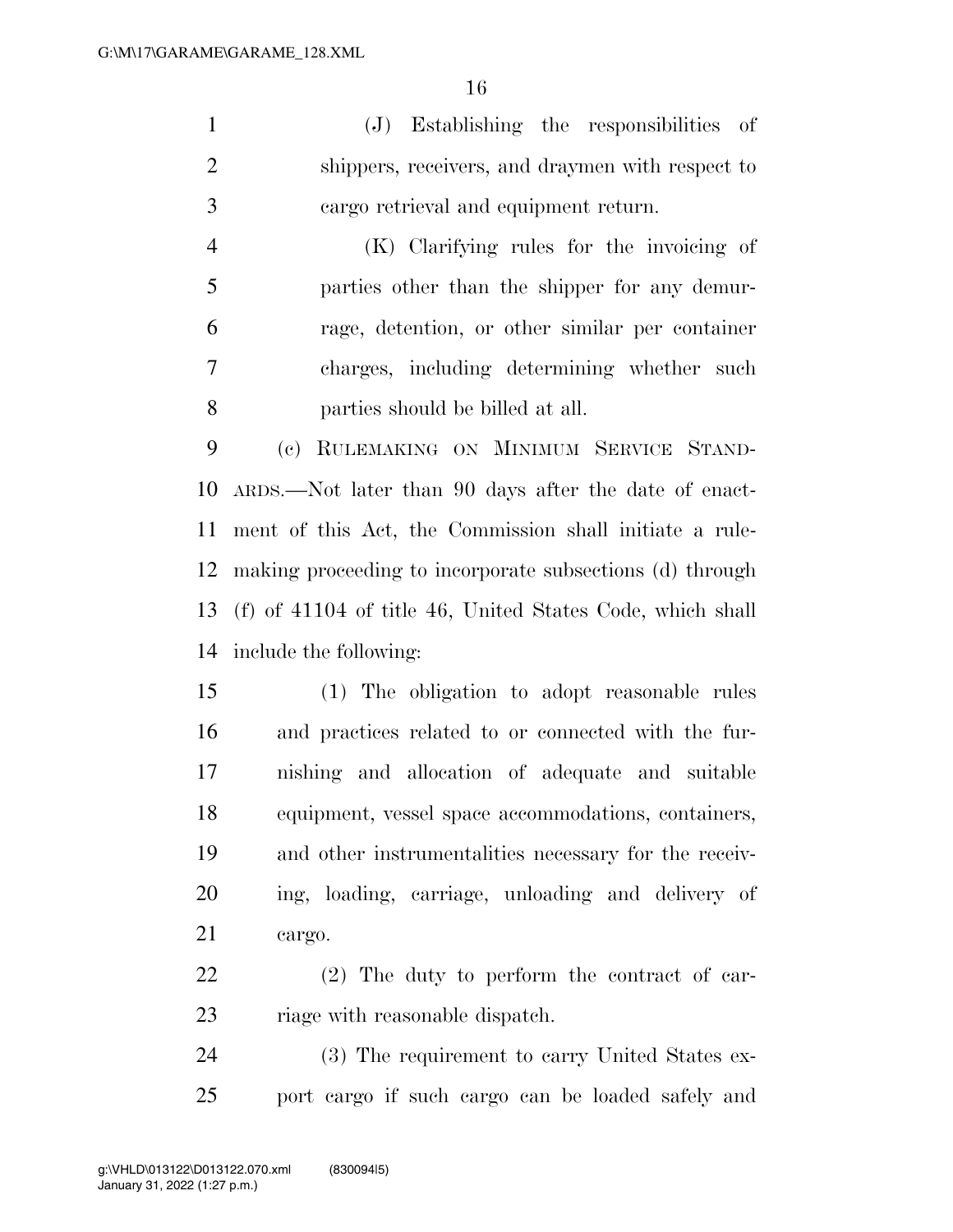| $\mathbf{1}$   | timely, as determined by the Commandant of the         |
|----------------|--------------------------------------------------------|
| $\overline{2}$ | Coast Guard, and carried on a vessel scheduled for     |
| 3              | such cargo's immediate destination.                    |
| $\overline{4}$ | (4) The requirement of ocean common carriers           |
| 5              | to establish contingency service plans to address and  |
| 6              | mitigate service disruptions and inefficiencies during |
| 7              | periods of port congestion and other market disrup-    |
| 8              | tions.                                                 |
| 9              | SEC. 120010. ASSESSMENT OF PENALTIES.                  |
| 10             | (a) ASSESSMENT OF PENALTIES.—Section 41109 of          |
| 11             | title 46, United States Code, is amended—              |
| 12             | $(1)$ in subsection $(a)$ —                            |
| 13             | $(A)$ by inserting "or, in addition to or in           |
| 14             | lieu of a civil penalty, order the refund of           |
| 15             | money" after "this part"; and                          |
| 16             | (B) by inserting "or refund of money"                  |
| 17             | after "conditions, a civil penalty";                   |
| 18             | $(2)$ in subsection $(c)$ by inserting "or refund of   |
| 19             | money" after "civil penalty";                          |
| 20             | $(3)$ in subsection (e) by inserting "or order a       |
| 21             | refund of money" after "civil penalty"; and            |
| 22             | $(4)$ in subsection (f) by inserting "or who is or-    |
| 23             | dered to refund money" after "civil penalty is as-     |
| 24             | sessed".                                               |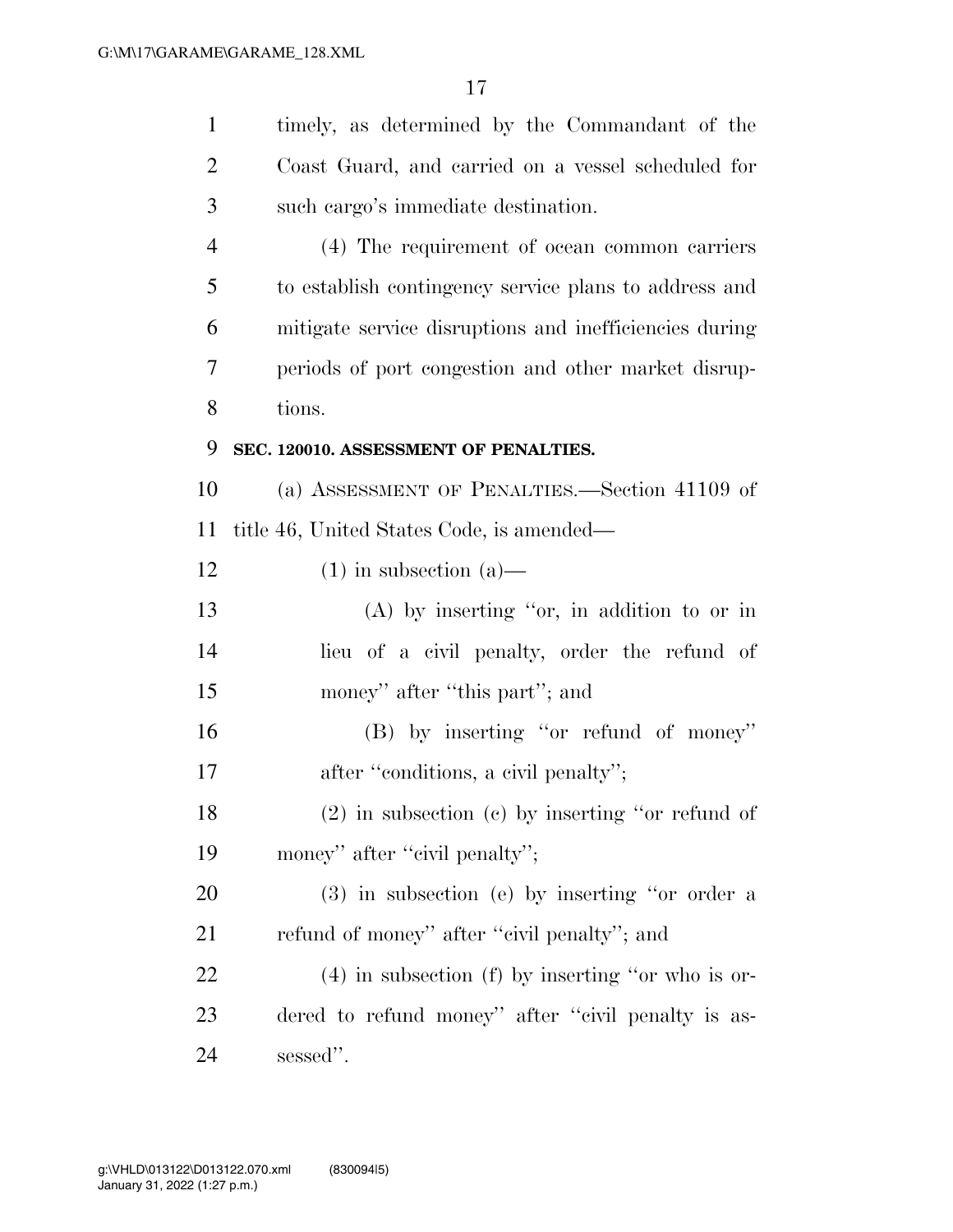| 1  | (b) ADDITIONAL PENALTIES.—Section $41108(a)$ of                       |
|----|-----------------------------------------------------------------------|
| 2  | title 46, United States Code, is amended by striking "sec-            |
| 3  | tion 41104(1), (2), or $(7)$ " and inserting "subsections (d)         |
| 4  | or (e) of section 41102 or paragraph $(1)$ , $(2)$ , $(7)$ , $(14)$ , |
| 5  | or $(15)$ of section $41104(a)$ .                                     |
| 6  | (c) CONFORMING AMENDMENT.—Section 41309 of                            |
| 7  | title 46, United States Code, is amended—                             |
| 8  | $(1)$ in subsection $(a)$ —                                           |
| 9  | $(A)$ by inserting "or refund of money"                               |
| 10 | after "payment of reparation"; and                                    |
| 11 | (B) by inserting "or to whom the refund of                            |
| 12 | money was ordered" after "award was made";                            |
| 13 | and                                                                   |
| 14 | $(2)$ in subsection (b) by inserting "or refund of                    |
| 15 | money" after "award of reparation".                                   |
| 16 | (d) AWARD OF REPARATIONS.—Section $41305(c)$ of                       |
| 17 | title 46, United States Code, is amended—                             |
| 18 | (1) by inserting "or (c)" after "41102(b)"; and                       |
| 19 | $(2)$ by inserting ", or if the Commission deter-                     |
| 20 | mines that a violation of section $41102(e)$ was made                 |
| 21 | willfully or knowingly" after "of this title".                        |
| 22 | SEC. 120011. INVESTIGATIONS.                                          |
| 23 | Section 41302 of title 46, United States Code, is                     |
| 24 | amended by striking "or agreement" and inserting ",                   |
| 25 | agreement, fee, or charge".                                           |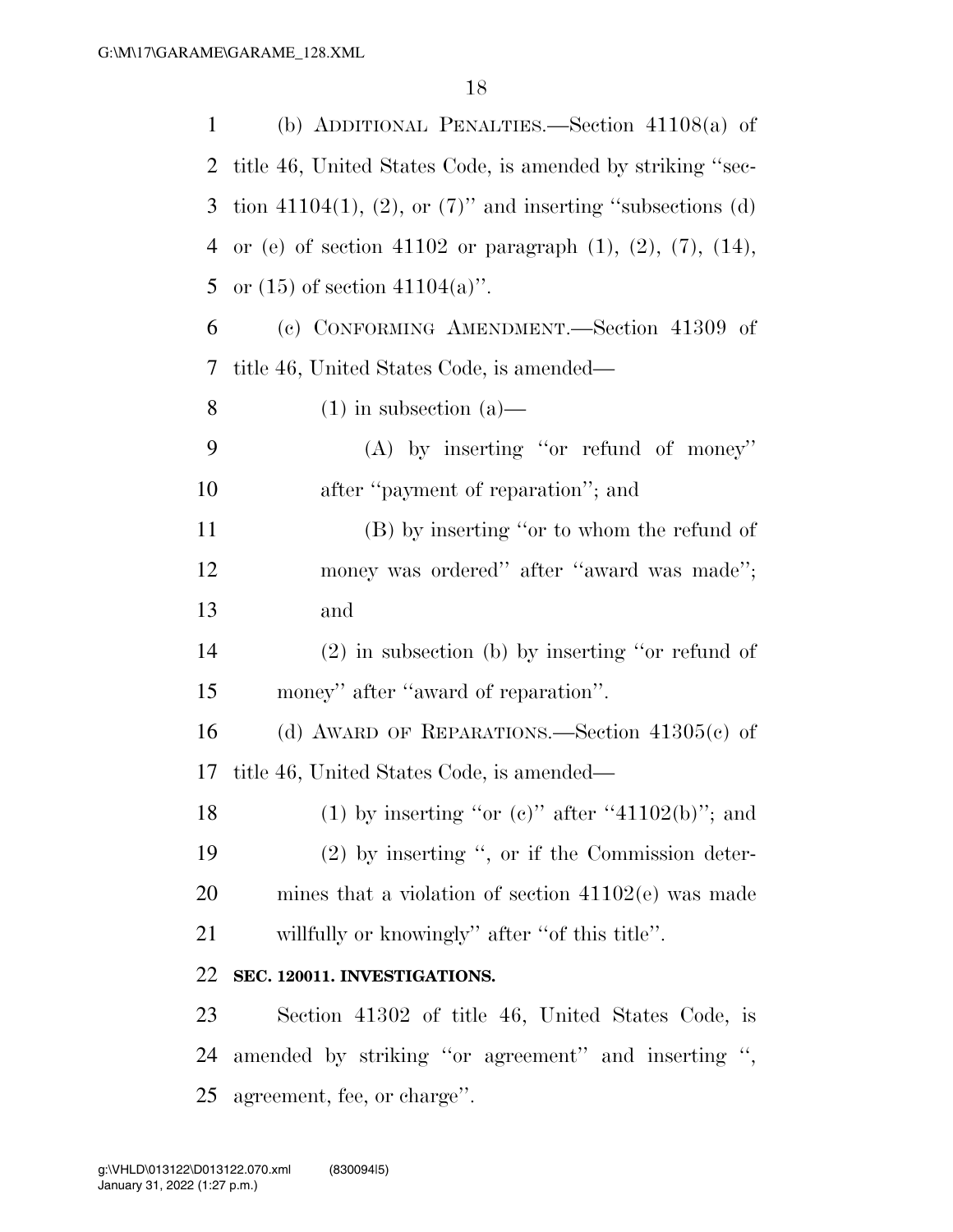#### **SEC. 120012. INJUNCTIVE RELIEF.**

 Section 41307(b) to title 46, United States Code, is amended—

4 (1) in paragraph  $(3)$ —

 (A) in the heading by striking ''AND THIRD PARTIES''; and

(B) by striking the second sentence; and

(2) by adding at the end the following:

9 "(5) THIRD PARTY INTERVENTION.—The court may allow a third party to intervene in a civil action brought under this section.''.

#### **SEC. 120013. TECHNICAL AMENDMENTS.**

 (a) FEDERAL MARITIME COMMISSION.—The analysis for chapter 461 of title 46, United States Code, is amend-ed by striking the first item relating to chapter 461.

 (b) ASSESSMENT OF PENALTIES.—Section 41109(c) of title 46, United States Code, is amended by striking 18 "section 41104(1) or  $(2)$ " and inserting "paragraph  $(1)$ 19 or (2) of section  $41104(a)$ ".

 (c) NATIONAL SHIPPER ADVISORY COMMITTEE.— 21 Section  $42502(c)(3)$  of title 46, United States Code is amended by striking ''REPRESENTATION'' and all that fol- lows through ''Members'' and inserting ''REPRESENTA-TION.—Members''.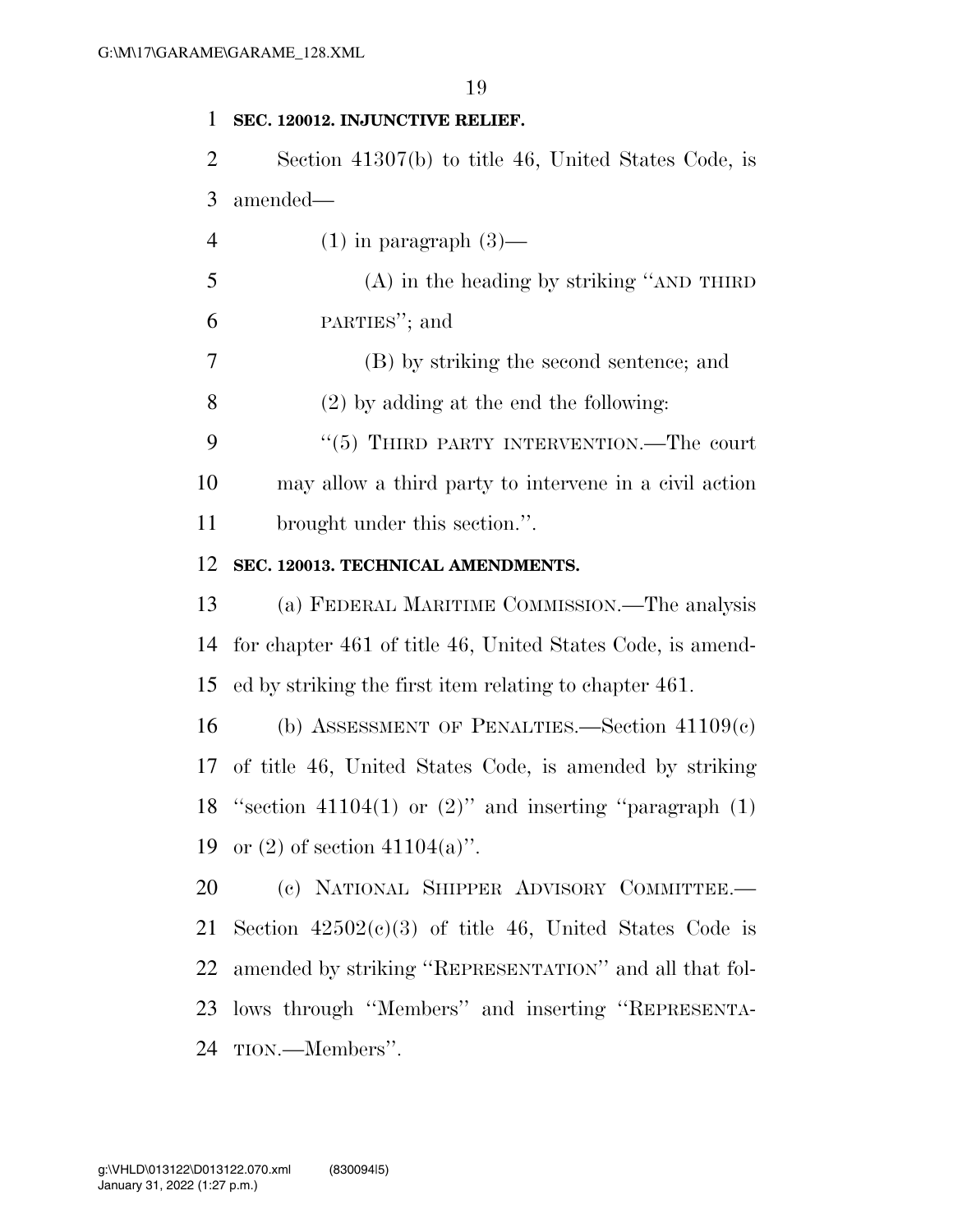#### **SEC. 120014. AUTHORIZATION OF APPROPRIATIONS.**

 Section 46108 of title 46, United States Code, is amended by striking ''\$29,086,888 for fiscal year 2020 and \$29,639,538 for fiscal year 2021'' and inserting ''\$32,603,492 for fiscal year 2022 and \$35,863,842 for fiscal year 2023''.

#### **SEC. 120015. NAS STUDY ON SUPPLY CHAIN INDUSTRY.**

 (a) IN GENERAL.—Not later than 60 days after the date of enactment of this Act, the Secretary of Transpor- tation shall seek to enter into an agreement with the Na- tional Academy of Sciences under which the National Academy shall conduct a study on the United States sup- ply chain that examines data constraints that impede the flow of maritime cargo and add to supply chain inefficien- cies and that identifies data sharing systems that can be employed to improve the functioning of the United States supply chain.

 (b) CONTENTS.—The study required under sub-section (a) shall include—

 (1) the identification of where bottlenecks or chokepoints are most prominent within the United States supply chain;

 (2) the identification of what common shipping data is created with each hand-off of a container through the United States supply chain and how such data is stored and shared;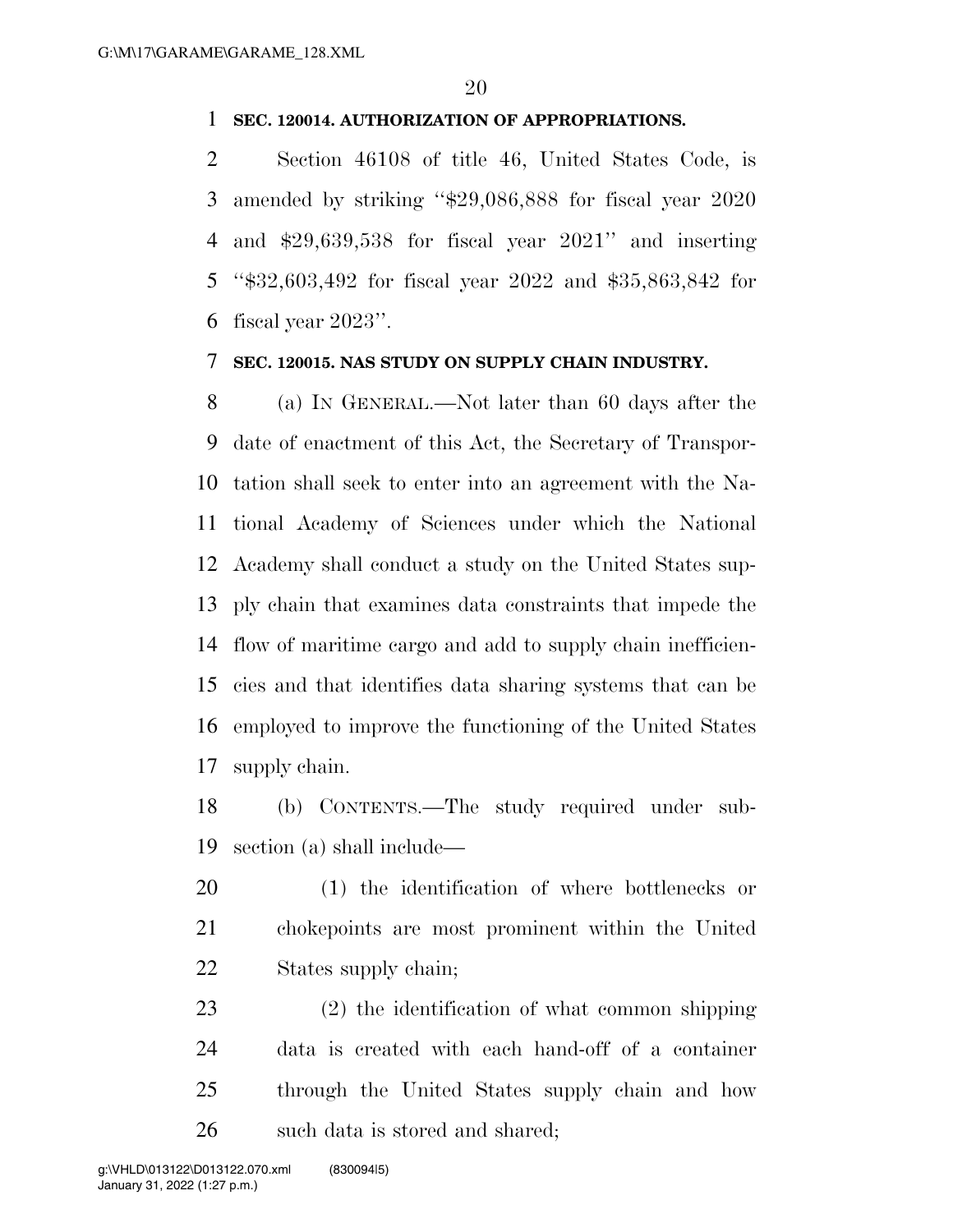| $\mathbf{1}$   | (3) the identification of critical data elements      |
|----------------|-------------------------------------------------------|
| 2              | used by any entity covered by subsection (c), includ- |
| 3              | ing the key elements used for various supply chain    |
| $\overline{4}$ | business processes;                                   |
| 5              | (4) a review of the methodology used to store,        |
| 6              | access, and disseminate shipping data across the      |
| 7              | United States supply chain and evaluation of the in-  |
| 8              | efficiencies in such methodology;                     |
| 9              | (5) an analysis of existing and potential impedi-     |
| 10             | ments to the free flow of information among entities  |
| 11             | covered by subsection (c), including—                 |
| 12             | (A) identification of barriers that prevent           |
| 13             | carriers, terminals, and shippers from having         |
| 14             | access to commercial data; and                        |
| 15             | (B) any inconsistencies in—                           |
| 16             | (i) terminology used across data ele-                 |
| 17             | ments connected to the shipment, arrival,             |
| 18             | and unloading of a shipping container; and            |
| 19             | (ii) the classification systems used                  |
| 20             | across the United States supply chain, in-            |
| 21             | cluding inconsistencies in the names of en-           |
| 22             | tities<br>covered by subsection (c), geo-             |
| 23             | graphical names, and terminology;                     |
| 24             | $(6)$ the identification of information to be in-     |
| 25             | cluded in an improved data sharing system designed    |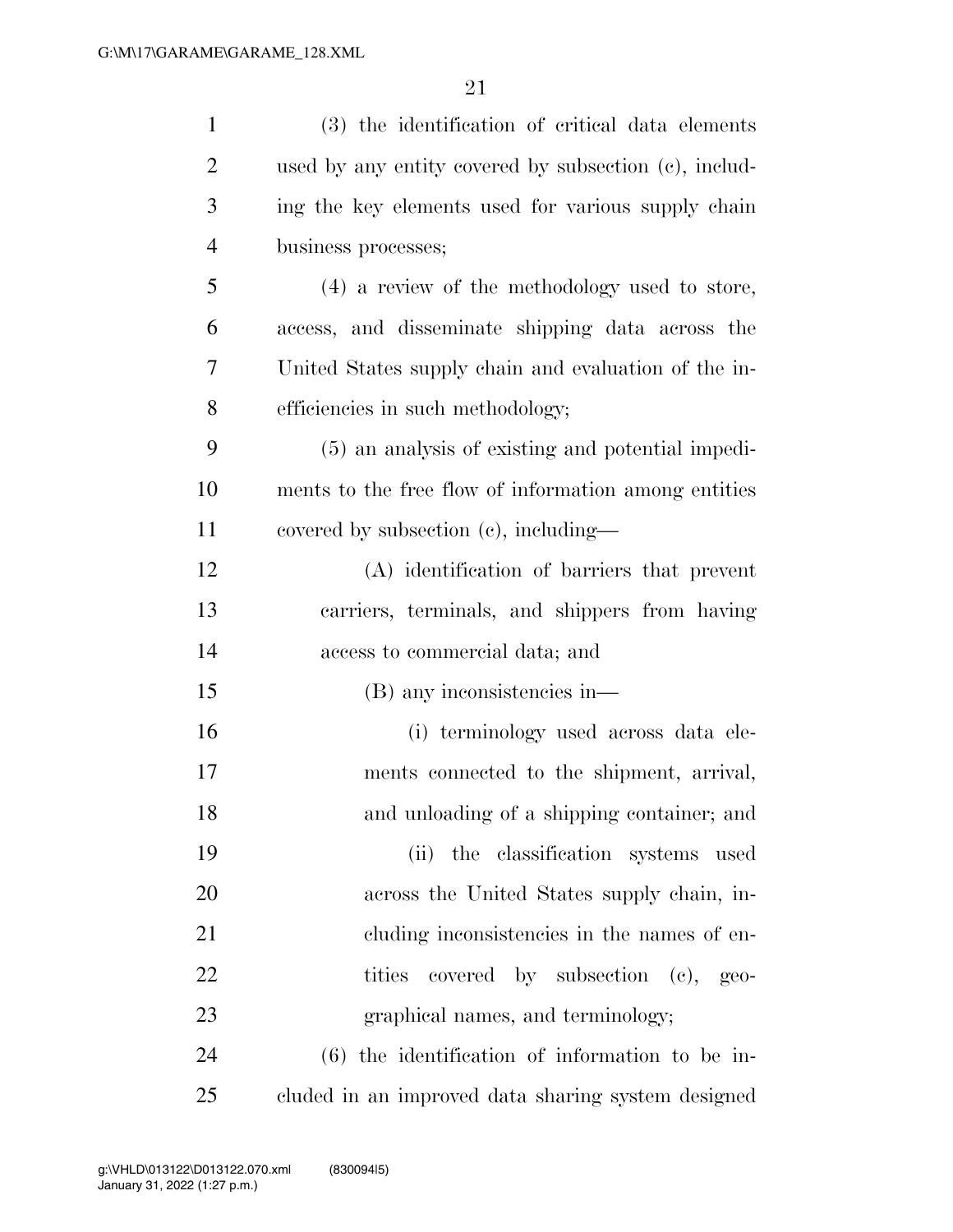| $\mathbf{1}$   | to plan, execute, and monitor the optimal loading     |
|----------------|-------------------------------------------------------|
| $\overline{2}$ | and unloading of maritime cargo; and                  |
| 3              | (7) the identification of existing software and       |
| $\overline{4}$ | data sharing platforms available to facilitate propa- |
| 5              | gation of information to all agents involved in the   |
| 6              | loading and unloading of maritime cargo and evalu-    |
| 7              | ate the effectiveness of such software and platforms  |
| 8              | if implemented.                                       |
| 9              | (c) COLLECTION OF INFORMATION.—In conducting          |
| 10             | the study required under subsection (a), the National |
| 11             | Academy of Sciences shall collect information from—   |
| 12             | (1) vessel operating common carriers and non-         |
| 13             | vessel operating common carriers;                     |
| 14             | $(2)$ marine terminal operators;                      |
| 15             | (3) commercial motor vehicle operators;               |
| 16             | $(4)$ railroad carriers;                              |
| 17             | $(5)$ chassis providers;                              |
| 18             | (6) ocean transportation intermediaries;              |
| 19             | (7) custom brokers;                                   |
| 20             | (8) freight forwarders;                               |
| 21             | (9) shippers and cargo owners;                        |
| 22             | (10) the National Shipper Advisory Committee;         |
| 23             | (11) relevant government agencies, such as the        |
| 24             | Federal Maritime Commission, the Surface Trans-       |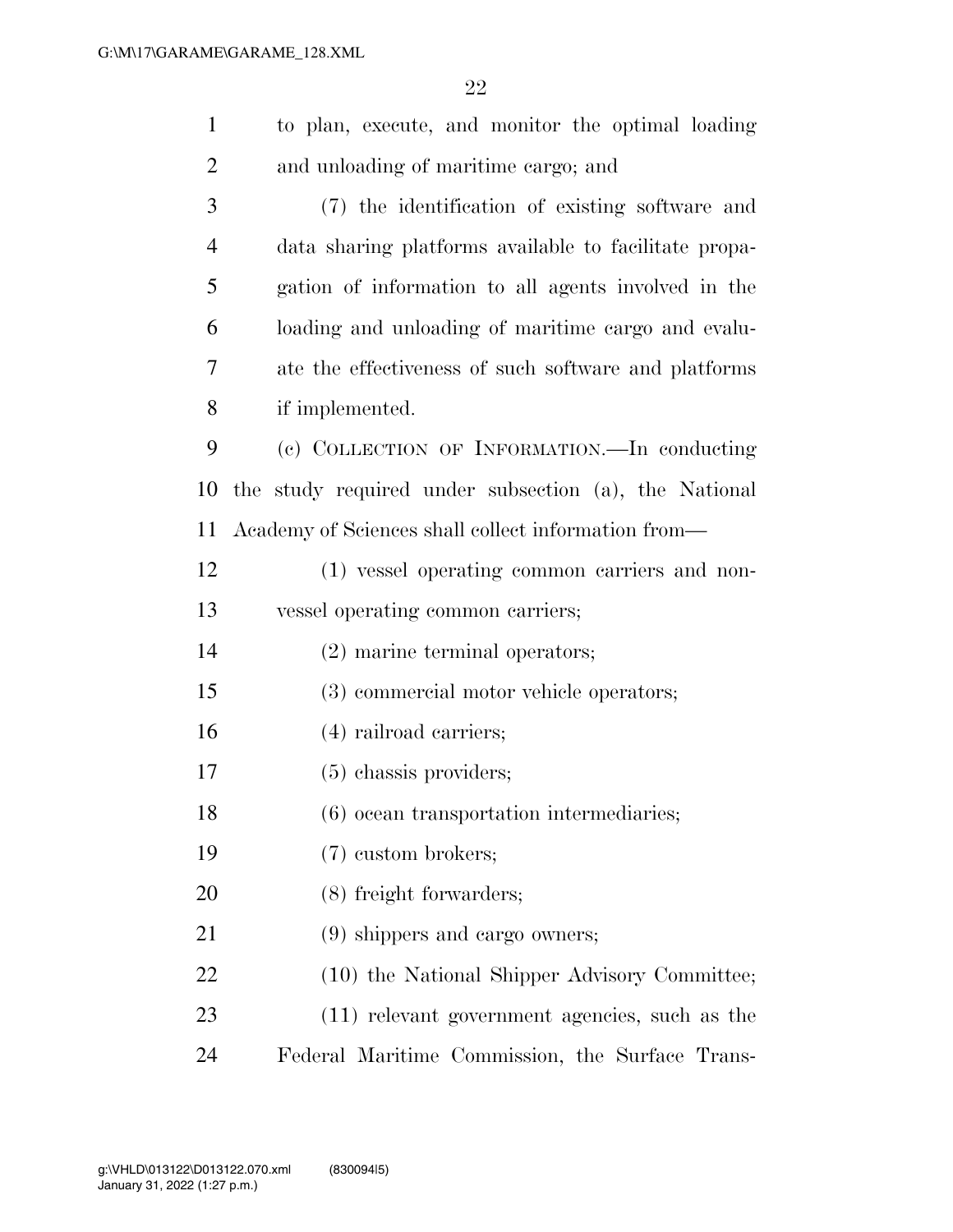portation Board, and the United States Customs and Border Protection;

 (12) to the extent practicable, representatives of foreign countries and maritime jurisdictions outside of the United States; and

 (13) any other entity involved in the transpor- tation of ocean cargo and the unloading of cargo upon arrival at a port.

 (d) FACILITATION OF DATA SHARING.—In carrying out the study under subsection (a), the National Academy of Sciences may solicit information from any relevant agency relating to the United States supply chain.

 (e) REPORT.—Not later than 18 months after enter- ing into an arrangement with the Secretary under sub- section (a), the National Academy of Sciences shall submit to the Committee on Transportation and Infrastructure of the House of Representatives and the Committee on Commerce, Science, and Transportation of the Senate, and make available on a publicly accessible website, a re-port containing—

21 (1) the study required under subsection (a);

 (2) the information collected under subsections (b) and (c), excluding any personally identifiable in- formation or sensitive business information; and (3) any recommendations for—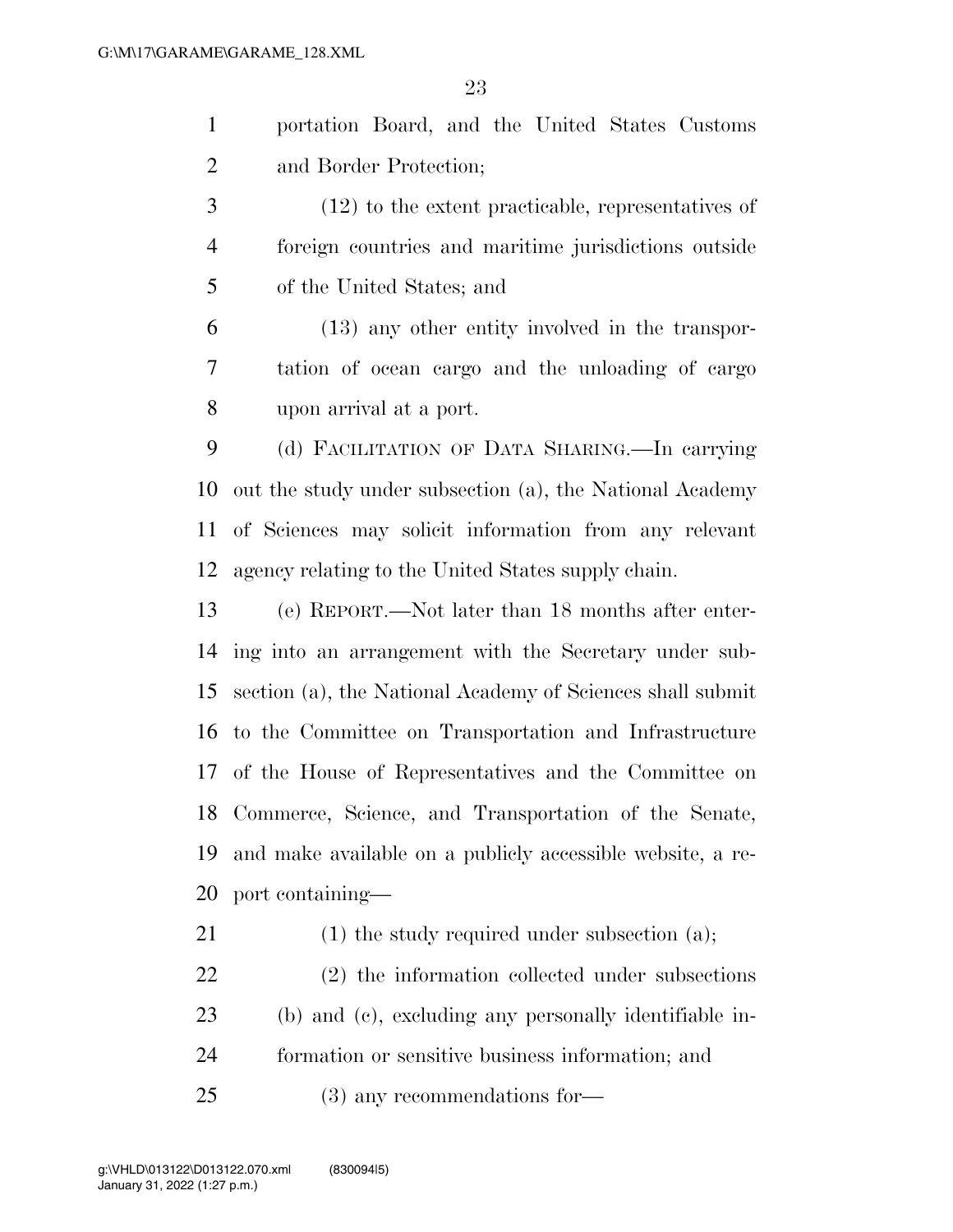| $\mathbf{1}$   | (A) common data standards to be used in              |
|----------------|------------------------------------------------------|
| $\overline{2}$ | the United States supply chain; and                  |
| 3              | (B) policies and protocols that would                |
| $\overline{4}$ | streamline information sharing across<br>the         |
| 5              | United States supply chain.                          |
| 6              | SEC. 120016. TEMPORARY EMERGENCY AUTHORITY.          |
| 7              | (a) PUBLIC INPUT ON INFORMATION SHARING.             |
| 8              | (1) IN GENERAL.—Not later than 30 days after         |
| 9              | the date of enactment of this Act, the Federal Mari- |
| 10             | time Commission shall issue a request for informa-   |
| 11             | tion seeking public comment regarding—               |
| 12             | (A) whether congestion of the common car-            |
| 13             | riage of goods has created an emergency situa-       |
| 14             | tion of a magnitude such that there exists a         |
| 15             | substantial adverse effect on the competitive-       |
| 16             | ness and reliability of the international ocean      |
| 17             | transportation supply system;                        |
| 18             | (B) whether an emergency order described             |
| 19             | in subsection (b) would alleviate such an emer-      |
| <b>20</b>      | gency situation; and                                 |
| 21             | (C) the appropriate scope of such an emer-           |
| 22             | gency order, if applicable.                          |
| 23             | (2) CONSULTATION.—During the public com-             |
| 24             | ment period under paragraph (1), the Commission      |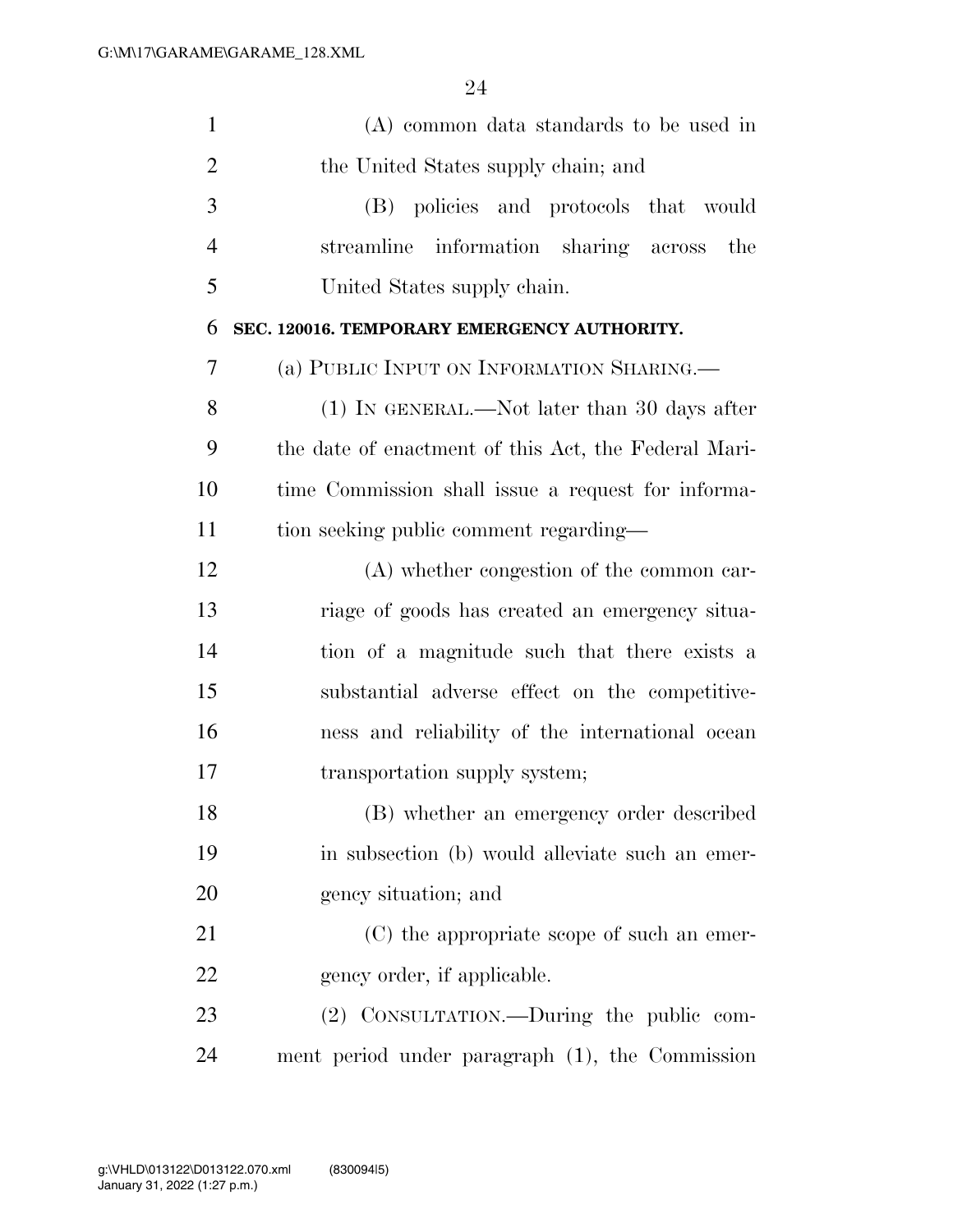| $\mathbf{1}$   | may consult, as the Commission determines to be              |
|----------------|--------------------------------------------------------------|
| $\overline{2}$ | appropriate, with—                                           |
| 3              | (A) other Federal departments and agen-                      |
| $\overline{4}$ | cies; and                                                    |
| 5              | (B) persons with expertise relating to mar-                  |
| 6              | itime and freight operations.                                |
| $\overline{7}$ | (b) AUTHORITY TO ISSUE EMERGENCY ORDER RE-                   |
| 8              | QUIRING INFORMATION SHARING. On making a unani-              |
| 9              | mous determination described in subsection (c), the Com-     |
| 10             | mission may issue an emergency order requiring any com-      |
| 11             | mon carrier or marine terminal operator to share directly    |
| 12             | with relevant shippers, rail carriers, or motor carriers in- |
| 13             | formation relating to cargo throughput and availability, in  |
| 14             | order to ensure the efficient transportation, loading, and   |
| 15             | unloading of cargo to or from—                               |
| 16             | (1) any inland destination or point of origin;               |
| 17             | $(2)$ any vessel; or                                         |
| 18             | $(3)$ any point on a wharf or terminal.                      |
| 19             | (c) DESCRIPTION OF DETERMINATION.-                           |
| 20             | $(1)$ IN GENERAL.—A determination referred to                |
| 21             | in subsection (b) is a unanimous determination by            |
| 22             | the Commission that congestion of common carriage            |
| 23             | of goods has created an emergency situation of a             |
| 24             | magnitude such that there exists a substantial ad-           |
| 25             | verse effect on the competitiveness and reliability of       |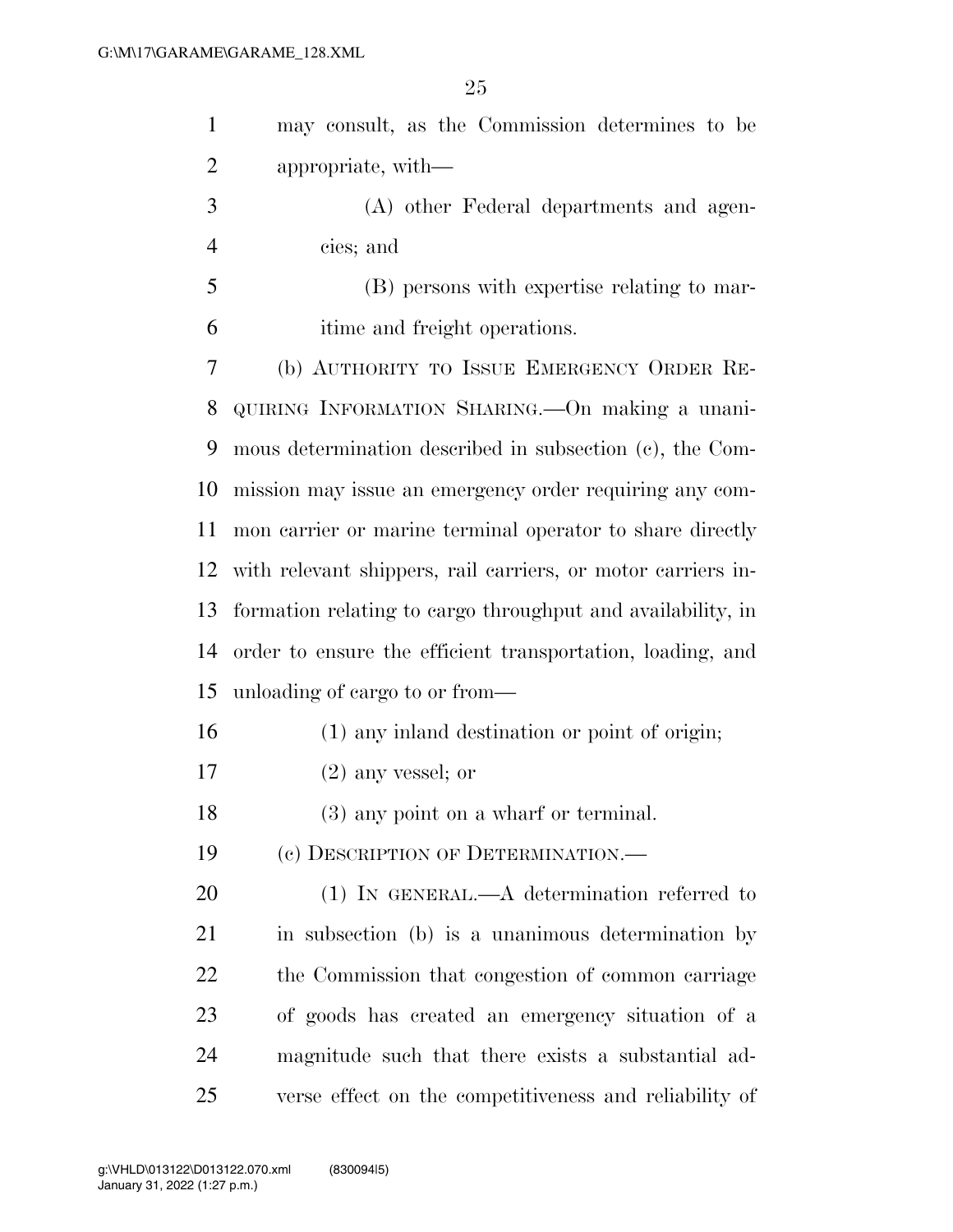the international ocean transportation supply sys-tem.

 (2) FACTORS FOR CONSIDERATION.—In issuing an emergency order under subsection (b), the Com- mission shall ensure that such order includes param- eters relating to temporal and geographic scope, tak- ing into consideration the likely burdens on ocean carriers and marine terminal operators and the like- ly benefits on congestion relating to the purposes de- scribed in section 40101 of title 46, United States Code.

(d) PETITIONS FOR EXCEPTION.—

 (1) IN GENERAL.—A common carrier or marine terminal operator subject to an emergency order issued under this section may submit to the Com- mission a petition for exception from 1 or more re- quirements of the emergency order, based on a showing of undue hardship or other condition ren- dering compliance with such a requirement imprac-tical.

21 (2) DETERMINATION.—Not later than 21 days after the date on which a petition for exception under paragraph (1) is submitted, the Commission shall determine whether to approve or deny such pe-25 tition by majority vote.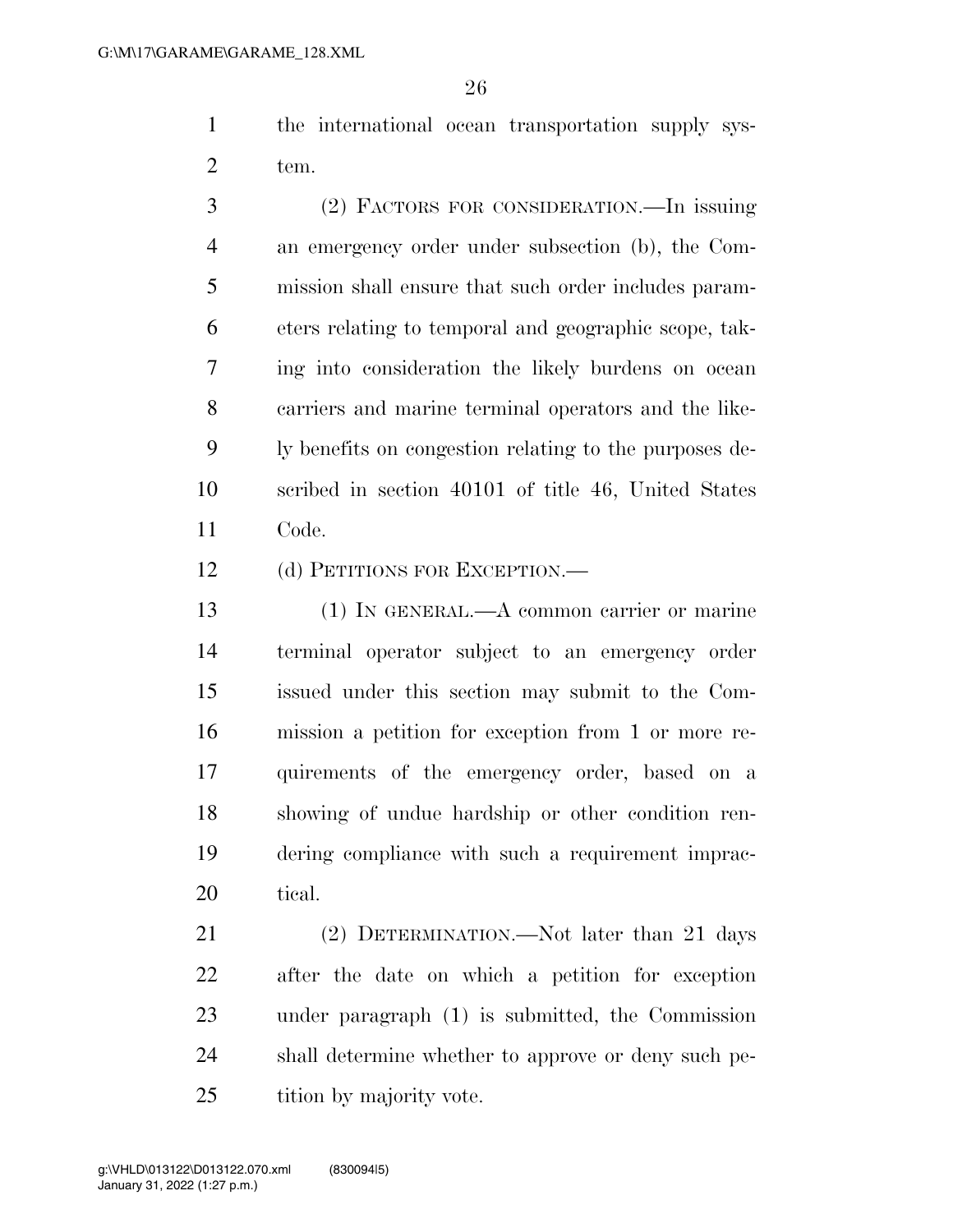| $\mathbf{1}$   | (3) INAPPLICABILITY PENDING REVIEW.—The                    |
|----------------|------------------------------------------------------------|
| $\overline{2}$ | requirements of an emergency order that is the sub-        |
| 3              | ject of a petition for exception under this subsection     |
| $\overline{4}$ | shall not apply to a petitioner during the period for      |
| 5              | which the petition is pending.                             |
| 6              | (e) LIMITATIONS.—                                          |
| 7              | (1) TERM.—An emergency order issued under                  |
| 8              | this section shall remain in effect for a period of not    |
| 9              | longer than 60 days.                                       |
| 10             | (2) RENEWAL.—The Commission may renew an                   |
| 11             | emergency order issued under this section for an ad-       |
| 12             | ditional term by a unanimous determination by the          |
| 13             | Commission.                                                |
| 14             | (f) SUNSET.—The authority provided by this section         |
| 15             | shall terminate on the date that is 2 years after the date |
| 16             | of enactment of this Act.                                  |
| 17             | $(g)$ DEFINITIONS.—In this section:                        |
| 18             | (1) COMMON CARRIER.—The term "common                       |
| 19             | carrier" has the meaning given such term in section        |
| 20             | 40102 of title 46, United States Code.                     |
| 21             | (2) MOTOR CARRIER.—The term "motor car-                    |
| 22             | rier" has the meaning given such term in section           |
| 23             | 13102 of title 49, United States Code.                     |